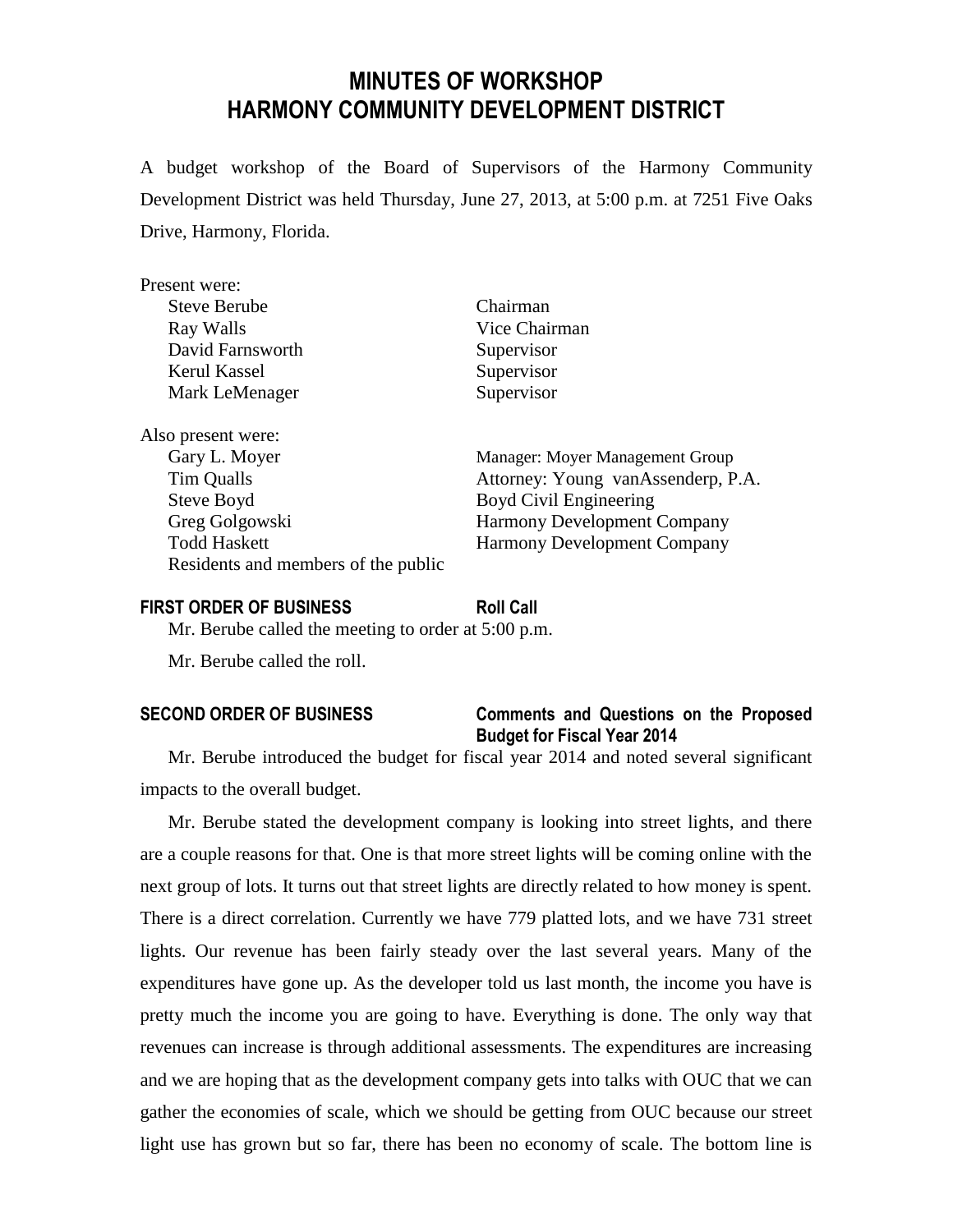that the number of street lights will increase about 5% in quantity over the next year, and probably realistically, we will have about six months for those additional street light expenses and the associated expenses. Our anticipation is that the street lighting cost should go up about half of 5%, or 2.5%.

Mr. LeMenager stated I thought it was by contract how much it goes up.

Mr. Berube stated it is, but we are going to add more lights, so the contract gets changed and we will have a new contract for street lighting. That is why there are nine contracts. As each neighborhood comes online, we get a new contract.

Mr. LeMenager stated that is how we used to do the landscape contract.

Mr. Berube stated that is correct. If you read all those contracts, they are all different in what the monthly cost is per light. Every time one got added, something changed. Sometimes it got more expensive, and sometimes it got cheaper. We have an amortization schedule, and currently we are paying about 10.5% interest on those street lights. It is weighted very heavily in favor of OUC as I see it. The bottom line is, we cannot get away from street lights. They are going to do some work to minimize how many more street lights we have. We will talk to OUC about trying to gain some back. We do not know what is going to happen with street lights, but we have to anticipate that. Sitting here, it is very easy to make assumptions about what we need to do today and maybe for the upcoming year, but I think it is also important to look forward to the future and consider that right now we are paying almost \$390,000 annually for street lighting, forever. We need to fix that. We are looking at a 2.5% increase in street light costs probably by the end of this fiscal year. Two, we pay a pretty hefty amount to the tax collector to collect our assessments. We have fixed income right now, but as lots get sold, revenue will come from CDD-collected assessments and go to tax collector-collected assessments. We will still have the same amount of revenue, but because of the fee that we pay to the tax collector, we will lose some of that revenue to pay the tax collector. That is something to consider. The developer is selling many lots. You may have seen the announcement from Mr. Nicholas that a significant number of lots have closed this year. The shift goes to tax collector-collected assessments, where we pay that 2% fee.

Mr. Nicholas stated all platted lots are collected by the tax collector, including those we own. There is not a change in who collects those assessments.

Mr. Berube asked what does CDD-collected mean?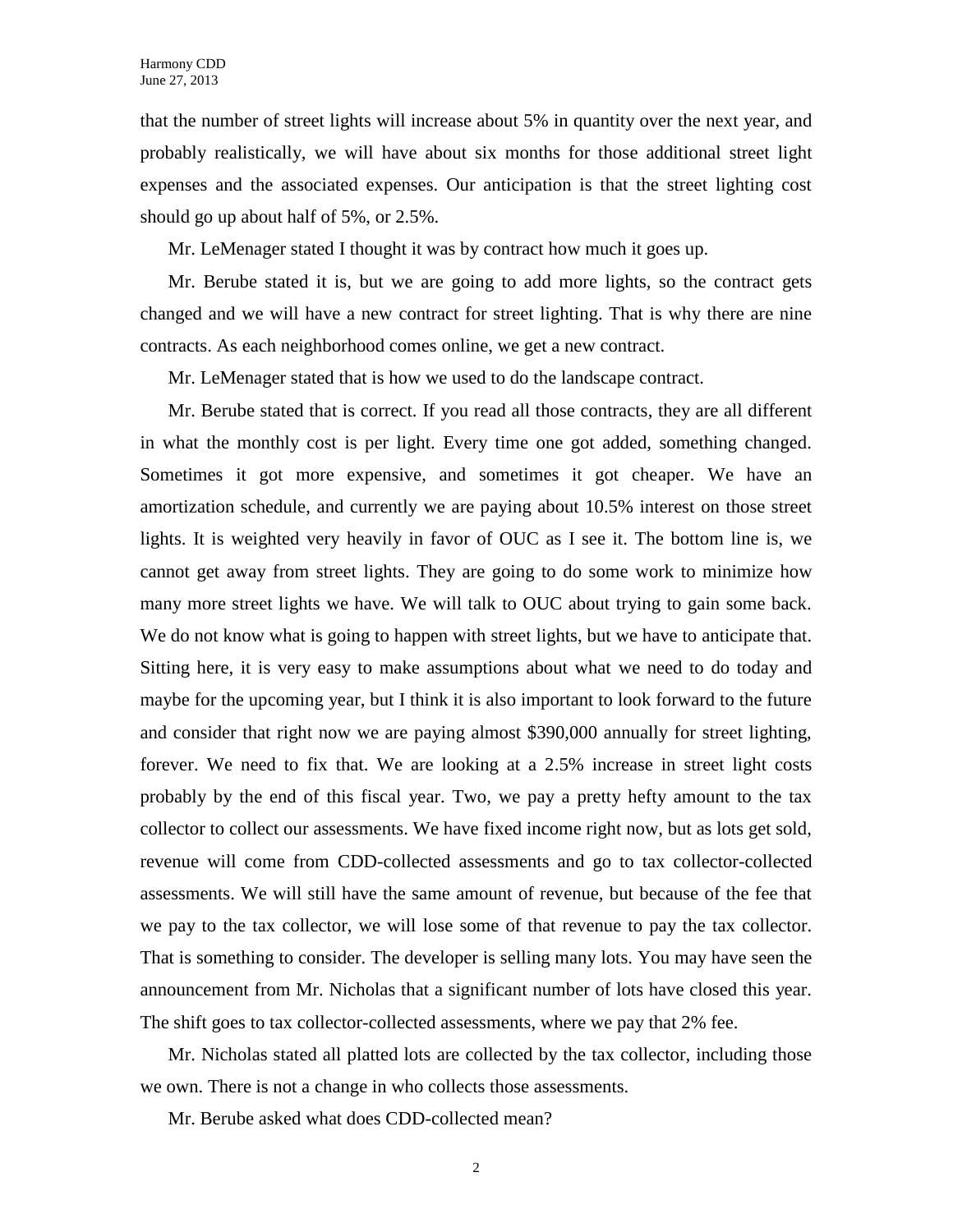Mr. Nicholas stated that is for unplatted lots. Any lot that is already platted is already being collected by the tax collector and it already included in the current budget.

Mr. Berube asked so the cost of collection does not change?

Mr. Nicholas stated no.

Mr. Berube stated then never mind.

Mr. Walls stated the fees that the tax collector is charging us are based on what they collect. When their lots move over and become part of the tax collector-collected assessments, then we will be charged a higher fee.

Mr. Berube stated that is correct.

Mr. Nicholas stated there are still 160 platted lots that we own that are on the tax roll.

Mr. Berube stated the tax collector cost of collecting our assessments will increase as lots shift from the development company to a third party. The cost of using the tax collector goes up.

Mr. Nicholas stated not as the lots shift from us to owners but as lots shift from raw land to developed platted lots.

Mr. Berube stated that shift will continue as time goes on. We need to consider the cost of that. We can debate how we are going to do this. We had some preliminary discussion last week, and we can argue infinitum as to what we need to do. The public input that I have seen includes the Facebook page that Mr. Walls has. I looked at the responses, which were not many. I did not see many people who said no to assessment increases. I posted the same question on the Harmony Families page. Ninety people looked at it and about 18 responded. There was not a single nay to a 2% increase. Several people said they like the way the place looks and it is all fine and they have no problem paying that increase. I explained what 2% meant. As an aside, I also posted several other things about facilities, such as canopies versus trees for shade. The overwhelming majority of people prefer canopies. I asked about additional playground equipment. Residents like these facilities, and they are willing to pay for them. We sit in a vacuum here all the time and wonder what the populace in the community thinks about what is going on here. What people are saying is, they want these things and they are willing to pay for them. There were no naysayers. I even asked about converting the kiddie pool to a splash pad, and people overwhelmingly supported a splash pad and said to make it a nice splash pad.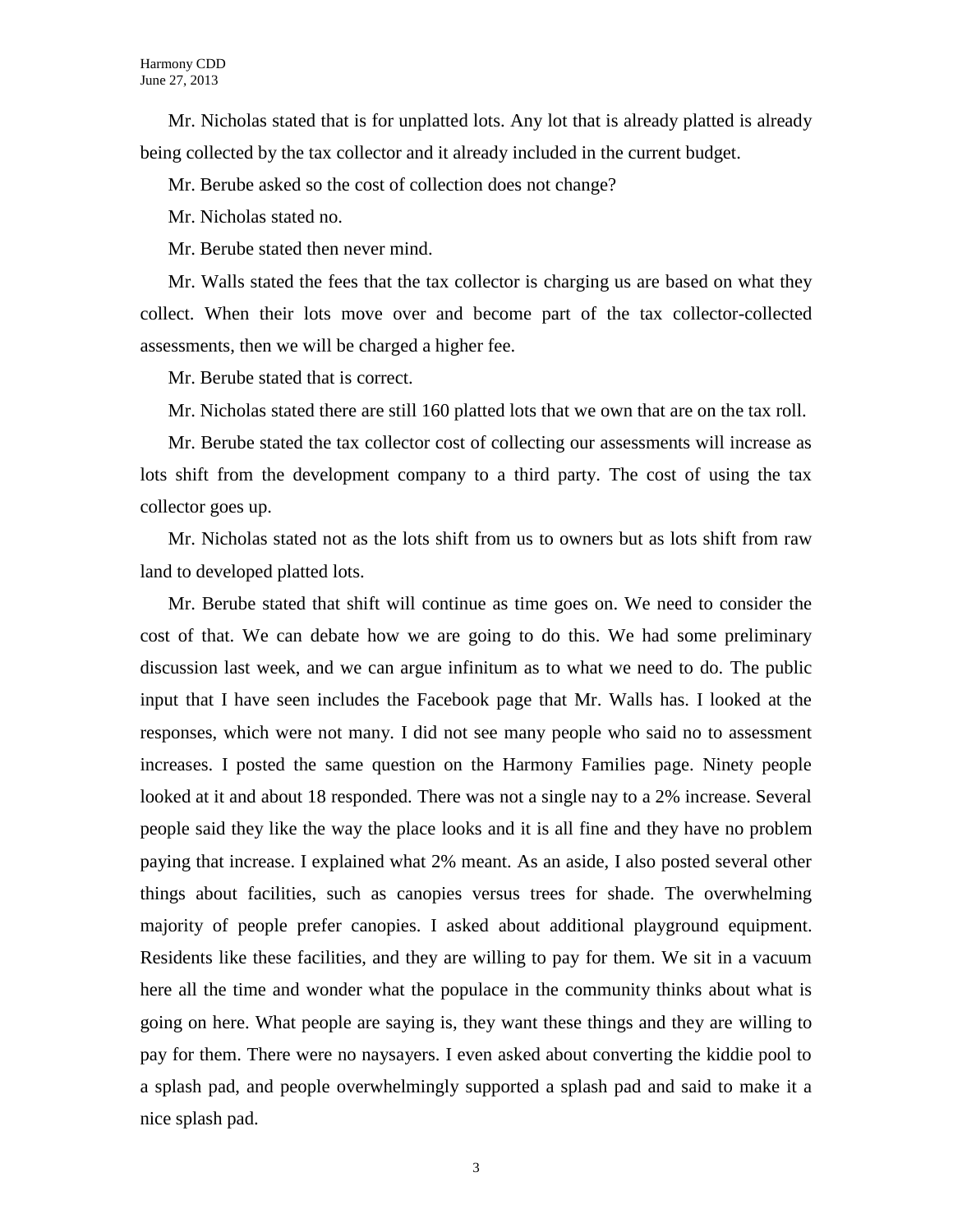Ms. Kassel stated my husband has not seen your post.

Mr. Berube stated I sent an invitation to join so he can read it. I think the backlash that we anticipate from the populace may materialize, but I do not see it. I will go back to my thought about the requested 2% increase to fund the fiscal year 2014 budget. The development company has indicated that we will have some additional costs coming online. They are the biggest payer here. I have not seen Mr. Nicholas shaking his head. I am sure he would like the assessments to stay flat, but I think he realizes what we are looking at. He prepared an analysis that I have reviewed, and I agree with it. The analysis is on the street lights versus platted lots and other expenses.

Mr. Nicholas stated I was just trying to get a sense of how the expenses grew over the last couple years when lots did come online.

Ms. Kassel asked what did you learn from the exercise?

Mr. Nicholas stated they are fairly correlated. The number for 2013 will drop a little but I think we are receiving more benefit as time goes on. We are learning the property better. The landscapers are learning the property more, and those kinds of things. As you can see from the OUC agreements, there is a fee per light for energy, R&M and capital.

Mr. Berube stated we have been very frugal with our money. We have made many adjustments. Landscaping decreased. We have watched every dime and nickel. You can squeeze only so much water out of a dishrag, and I think we have done a lot of squeezing. There are a couple of unknown factors. Mr. Boyd will make a presentation about the reserves. The place is aging. Clearly, our cost of repairing and improving everything is likely to rise. We are at that point. We have held the line or dropped the assessments every year for the past six years. The management company is telling us we need to increase the assessments a little to make this work. Another thing we have not discussed yet is using reserves. We have been loath to use the reserves, and rightly so. The initial concept is that we are close to \$1 million in reserves or fund balance. The reality is that we have made some decisions regarding the allocation of that fund, well-thought-out decisions that we are going to keep a certain amount in the checking account and a certain amount for insurance liability deductible. So our "free" cash is not really \$1 million, but it is \$262,000, which is much different. We have several things coming up to decide, including a dock. Do we want to take it out of fund balance or do we want to fund it out of our operating money? That is a decision we need to make. There are other things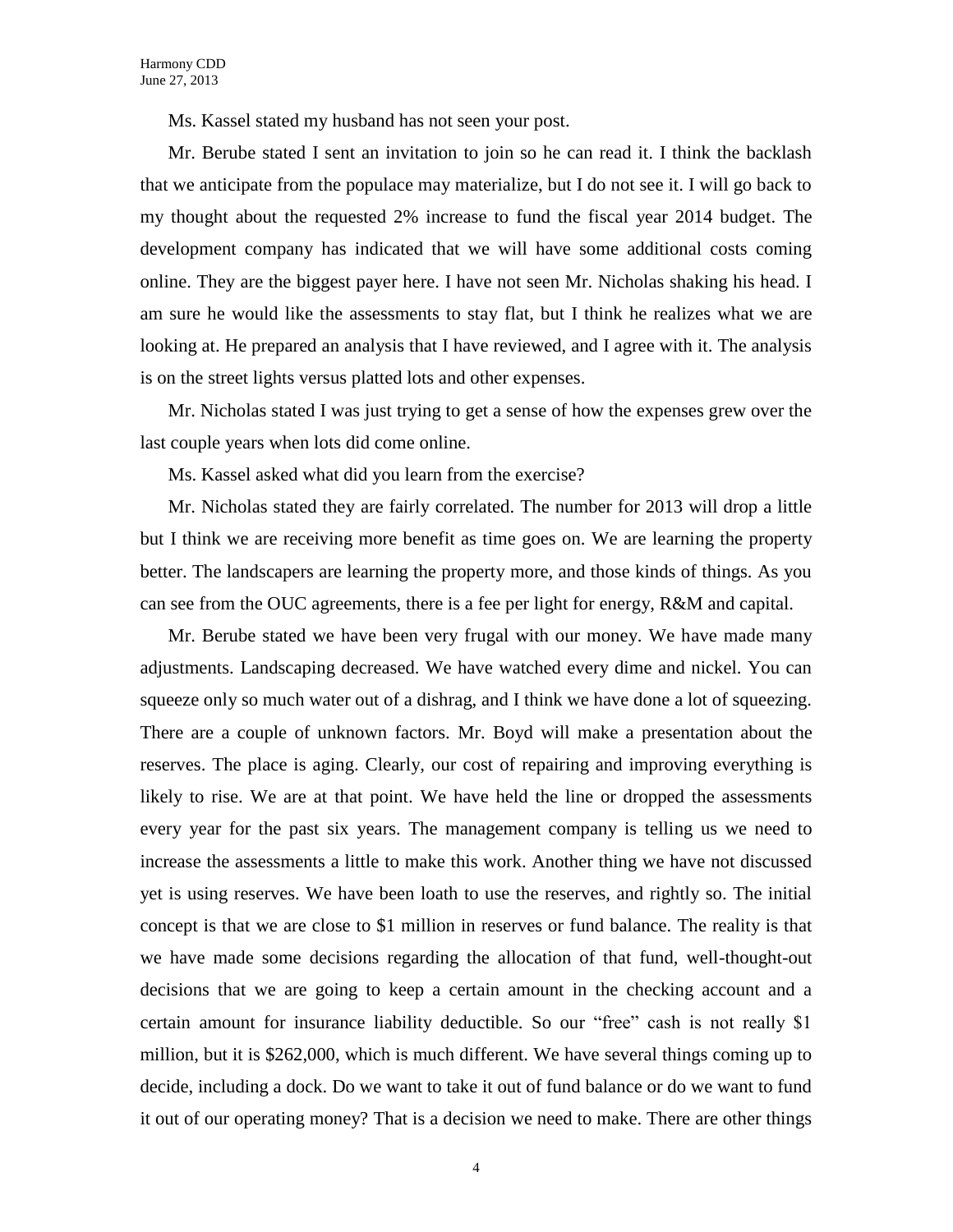coming online. If we are going to renegotiate the OUC street light agreement, that might require us to inject some. There is another swimming pool coming online within the next couple years.

Mr. LeMenager stated we are making assumptions there.

Mr. Berube stated I understand.

Mr. LeMenager stated you make a statement of fact, and I would like to make the point that there is a potential swimming pool.

Mr. Berube stated that is correct, but I think it will come online. The point is, if this building goes in a few years, we should make this into some sort of community building or meeting room and get out of this building and have our own meeting center. At some point, we will need to get the staff out of the storage trailers and add something to that building when it goes up. That will cost some money, probably a significant amount of money if we can bring it to fruition. Even if we overshoot with a potential increase, the excess, as it always has, goes into fund balance. There are things here that will require us to spend some money. Clearly, I am advocating for a 2% increase.

Mr. Walls stated I suggest that we go through each line in the budget as we have done in the past, and that we listen to staff, based on our experiences, and decide on the dollars for each line item and then see where it falls out, before we decide what our increase is going to be. Let us first see what our budget needs to be and then decide what the assessment should be to cover it, including what we should allocate to reserves and to fund balance. We need to go through that exercise, because that will tell us what our assessments will look like and if there is an increase and what that will look like. That exercise will get us where we need to be. We can discuss a lot of things for the future and all that is good, but we have our budget and we need to decide what goes into each line item. Then we can figure out how to fund it.

Mr. Berube stated no argument. Mr. Walls and I have both reviewed this budget. If we decrease some items, we do not come out a lot different from the proposed budget, and I am not sure cutting dollars is the way to go.

Mr. LeMenager stated I agree with Mr. Walls. We want to look at what is a reasonable budget for this year. I came to this meeting to listen to Mr. Nicholas. He made statements at the last meeting with respect to various things and indicated that our costs would be going up as the community develops more and more. I would like to explore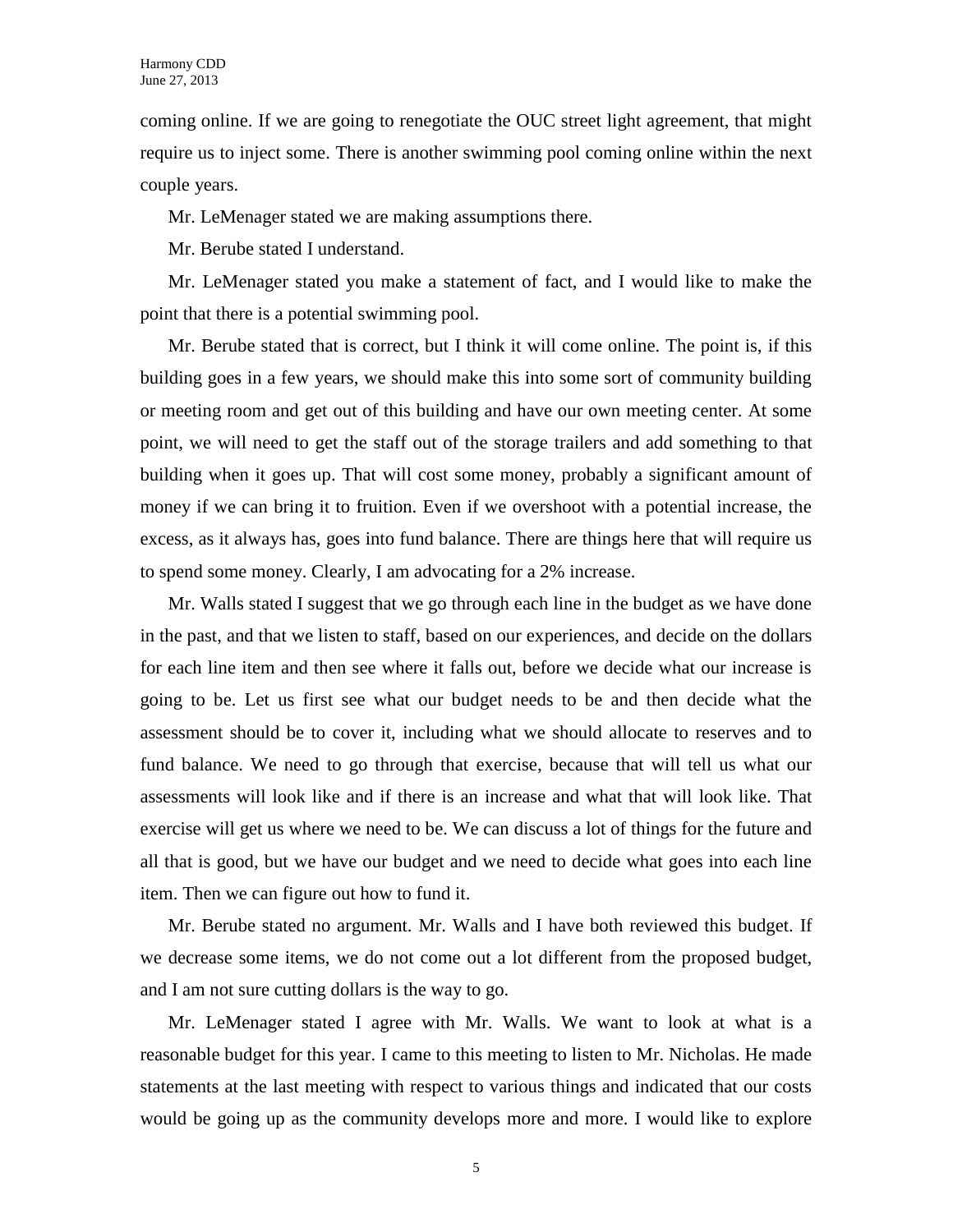that more because I do think we have a good opportunity, as Mr. Nicholas pointed out last month, to build a nice, solid financial future. I appreciated the information we received this afternoon. It made me feel a little better about our reserves for replacements. Let us see if we cannot quantify it. Mr. Berube mentioned a pool, and that will be huge. I know there is a big picture of a pool on the table, but my vote right now would be no. Let us make sure we understand what the costs of these things are. Mr. Berube is making a lot of statements that would be fine for Celebration, but we are not like Celebration and will not be for a very long time.

Ms. Kassel stated I reviewed the proposal from Mr. Walls. I agreed with some things and not with others. I would be very happy to hear what Mr. Nicholas has to say, as well.

Mr. Walls stated this is not necessarily a proposal. I was putting together a status-quo budget, and it does not include things that will change or come online.

Mr. Nicholas stated the prudent thing to do is to go through the budget, line by line. I think the idea is that the budget will be what it will be, once you establish the level of service and who gets what in terms of the allocated resources. I wanted to make sure we looked at the correlation between developed property and the related expense. We have done that, and they are correlated. As Mr. Berube indicated, we have engaged with OUC and are looking at the same things this Board is reviewing. The 10.5% capital return rate is not something OUC negotiates contract by contract. It is a State or Federal regulated minimum interest rate that they have to charge for all of their contracts. There is not a chance to take advantage of any lower interest rates with them. That means a portion of the aggregated capital that is left on the street lights in the neighborhoods has a payoff number. One option is for us to go to outside OUC and get that financed elsewhere at a more competitive rate. I think the CDD would be considered with investment-worthy credit at this point. We are likely to save 500 basis points. I think it is worth looking at. I have not received their feedback to tell you what all our options are, but we hope to have that in about two weeks. We are hoping we can step that down as more lights come online. With respect to the two items I mentioned, we should count the platted lots and street lights and see if there is a correlation between the expense line items and those two factors, per platted lot and per street light. We need to know what our utility expenses and landscaping expenses are, which are the two categories that move a lot. Your administrative burden should not change a whole lot. There are no additional fees for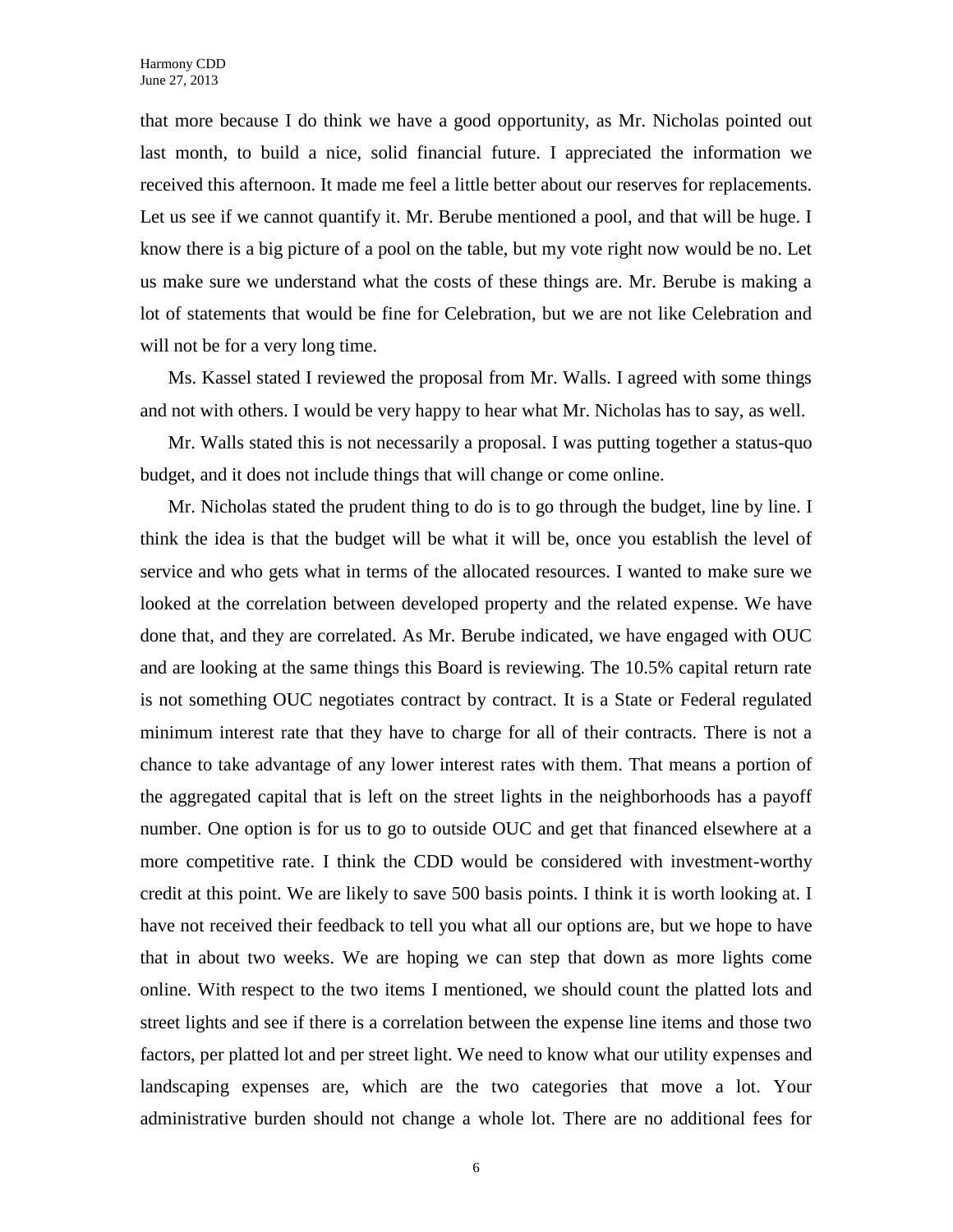management or printing or postage. Most all that will stay the same as new lots come online. Electricity as well as water will be variable as we add lots and street lights. It appears that the landscape has been hovering somewhere around \$650 per platted lot and per street light. One is up a little and one is down a little, but if you look at the trend over time, as the property normalized, it has been about \$650. For utilities, you are in about the same area of \$650 per platted lot and per street light. The total of those two is \$1,300 per platted lot and per street light.

Ms. Kassel stated Professional Services-Field staff has increased.

Mr. Nicholas stated the way the contract was done was to go with an absolute maximum of staff as a not-to-exceed number. The adding of positions will still be ad hoc as the Board decides. We are not adding staff. There are three people here.

Ms. Kassel stated there was one. Mr. Thomas Belieff was our staff person. As we have expanded, we have also added more staff.

Mr. Nicholas stated from fiscal year 2012, you do not have any change in labor. You have three people.

Mr. LeMenager stated plus a half-time person.

Mr. Berube stated you added a little for compensation, and I know what you are saying. The line item for field service staff has increased. Something that is hard to measure is how much money have they saved us by not having to pay outside contractors. Almost certainly, it would be more expensive to pay an outside contractor and their markup.

Ms. Kassel stated the only point I am trying to make is that as you are going through that, our field services have increased as we have added more neighborhoods.

Mr. Nicholas stated in fairness to that, instead of budgeting for the absolute maximum of the contract, we can recalculate salaries for three staff people, and that rate will come down. The budget includes the contracted maximum, which I do not see any way that you will use that amount. That is not correlated with neighborhoods coming online. That will happen over time as we add services and as we take things in-house.

Mr. Berube stated that budget line item is too new to use anything but the contract for the budget.

Ms. Kassel stated they are correlated, even if they are not as directly correlated as adding street lights and landscaped areas. I think they are pretty correlated.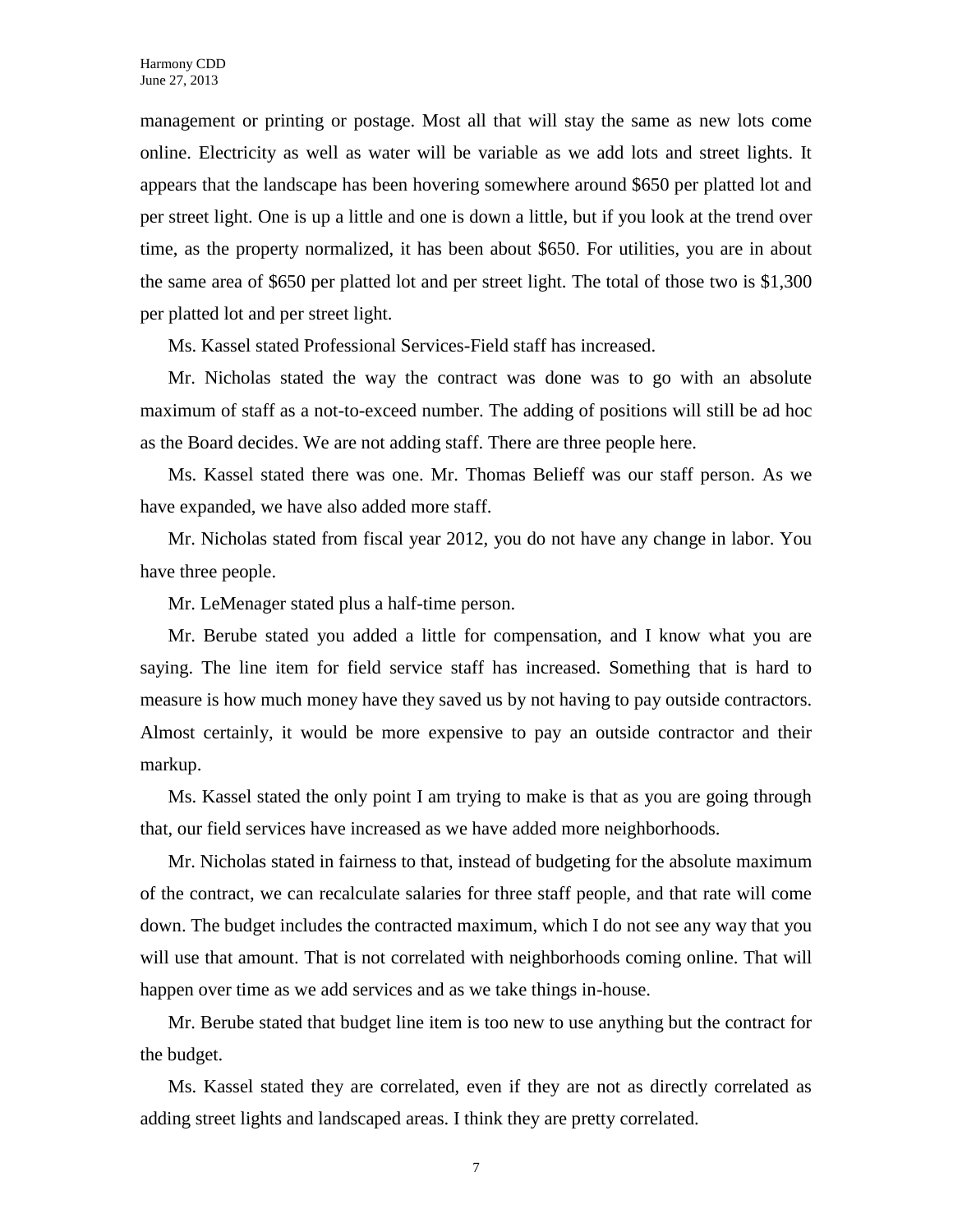Mr. Nicholas stated fair enough. The bottom line is, we are anticipating adding about 90 lots that will come online in March or April. There are about 2,600 linear feet of roads, which should be no more than 30 street lights. If we blended that, we would be at a factor of 50, times \$1,300, which is about what you can expect on a full-year basis if these averages hold. As Mr. Berube said, they are coming online later in the fiscal year so we will not have them for the full fiscal year, nor will the platted lots and street lights have come online at the beginning of the fiscal year for any of the analyses. It is a rough per-street light and platted lot analysis, but \$650 per platted lot is about what this Board has averaged for the last couple years.

Mr. Berube stated if you consider how many houses are built versus the street light cost, it is about \$500 or \$600 per year per house just to keep the street lights on. It is a stunning number when you think about it, just to keep the street lights on. It costs as much for the street lights as it does to manage all the landscaping.

Mr. Nicholas stated I am not going to provide the answer for an overall number, but if you use 50 times \$1,300 as a general guide for making a decision on expenditures, based on the experience and the service level that would need to remain as you add in more horizontal development, that should be close.

Mr. Berube stated that is \$65,000.

Mr. Nicholas stated that is over 12 months.

Mr. Berube stated divide the \$65,000 by 2 is \$32,500. A 1% increase in the budget is worth \$42,350.

Mr. LeMenager stated let us also be clear. I have always hated the game of trying to lump this in. Two-thirds of this is just your mortgage payment. I like to focus on the operations and maintenance where we are talking about a 2.5% increase versus a 5% increase in terms of how much more we want. Also remember last year, we lowered it, which both Mr. Berube and I opposed. To me, clearly there will be some inflation in costs. A lot of what we are talking about is that we would like to avoid several years in the future having to tell the residents that we need 15% more. Maybe we are better off saying that we understand everyone realizes costs go up 1% or 2% or whatever per year. When was the last time our HOA fees stayed constant from one year to the next? We have done a great job holding costs down, but we are probably at a point now where, if we do not actually start increasing, then we are just going to eat into our reserve money.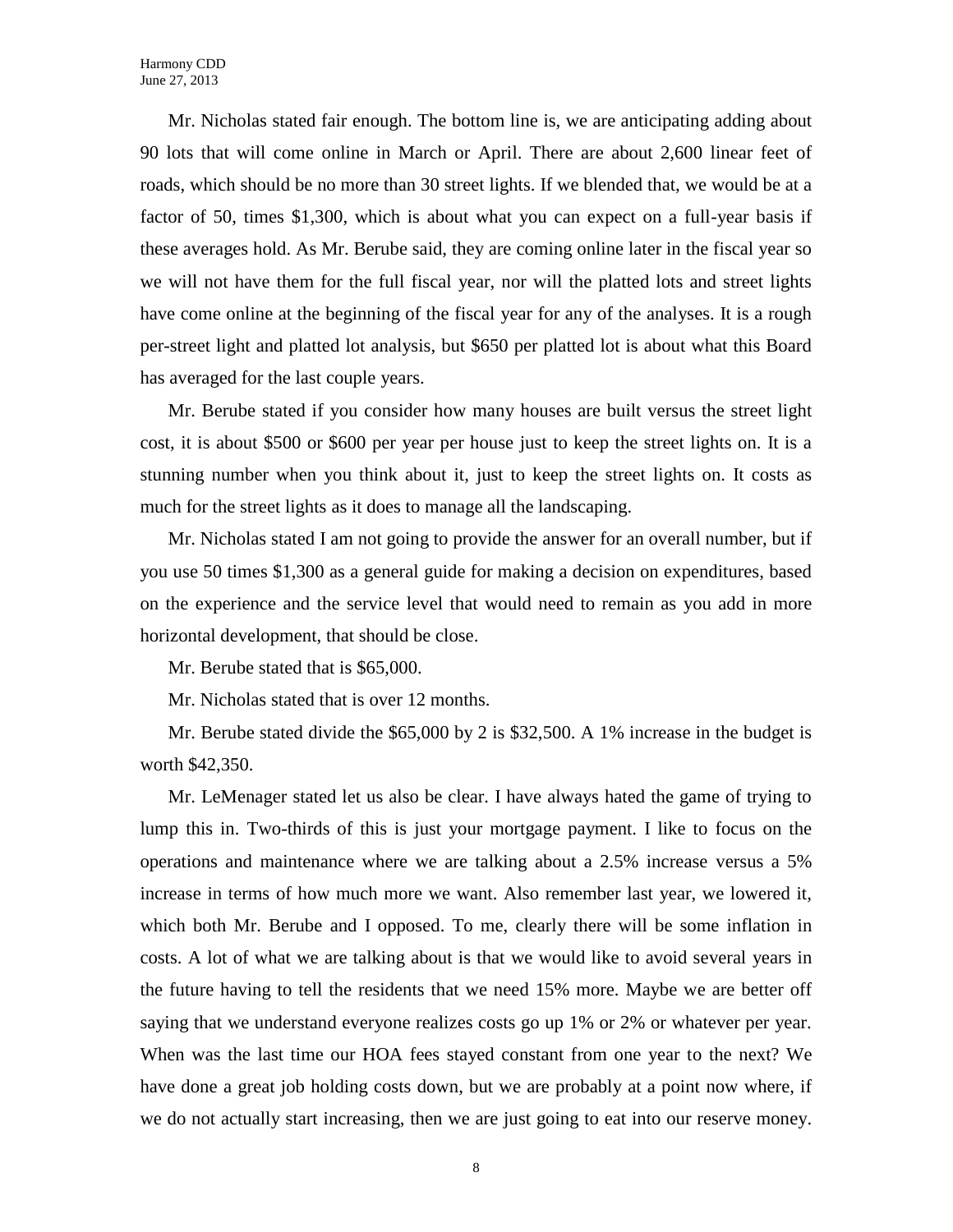We have played games with the reserves. Probably the weakest number here is the \$50,000 self-insurance. If we have a hurricane, that is not nearly enough.

Ms. Kassel stated that is our deductible.

Mr. LeMenager stated if we have a huge hurricane and we have to replace a lot of trees, that is really what it is for. There is no deductible, as such, in there. I am not sure we were sold that correctly.

Mr. Moyer stated you cannot insure landscaping. The deductible truly is to raise our deductible on our liability insurance to save money.

Mr. Berube stated to Mr. LeMenager's point, I do not want to be five years in the future and have to levy a 15% increase. Do not forget that if you raise the assessments 2% this year and the next year and so on, it is 2% *ad infinitum*. If we look five years in the future, we have gained 10% from where we are today, if we increase 2% each year.

Ms. Kassel stated it will be more than that because it is compounded.

Mr. Berube stated that is correct. I hear what everyone is saying, and I think Mr. LeMenager is in favor of a little bit of an increase, too.

Mr. LeMenager stated yes, but I wanted to hear what Mr. Nicholas had to say. Could we come up with a budget that did not need another increase? Yes, we could. I do not disagree. I was a resident who first challenged the CDD Board long before there were any residents elected to the Board. I remember sitting in the flag room and we had a few interesting meetings. I have attended the meetings where the budget was discussed line by line. Can we make something work so we do not have to raise assessments by even a nickel? Sure, but we have now looked at our insurance and reserve for replacement, which have been static for two or three years. That does not strike me as prudent. That is my concern, and it was my concern last year when we went backwards \$40,000. It is all about being prudent and what we are going to do in the future. We have been incredibly lucky and have not had a hurricane since 2004. But we will have one.

Mr. Berube stated I do not disagree. I am trying to find a bottom line.

Mr. LeMenager stated we should review this and establish a budget. But to me, the issue of what should we then be assessing is determined by the budget, plus whatever we think is a reasonable increase for reserves. To me, that is the issue we are discussing.

Mr. Berube stated I think I know what is going to happen. We will review the budget line by line and when we have completed that exercise, it will come out remarkably close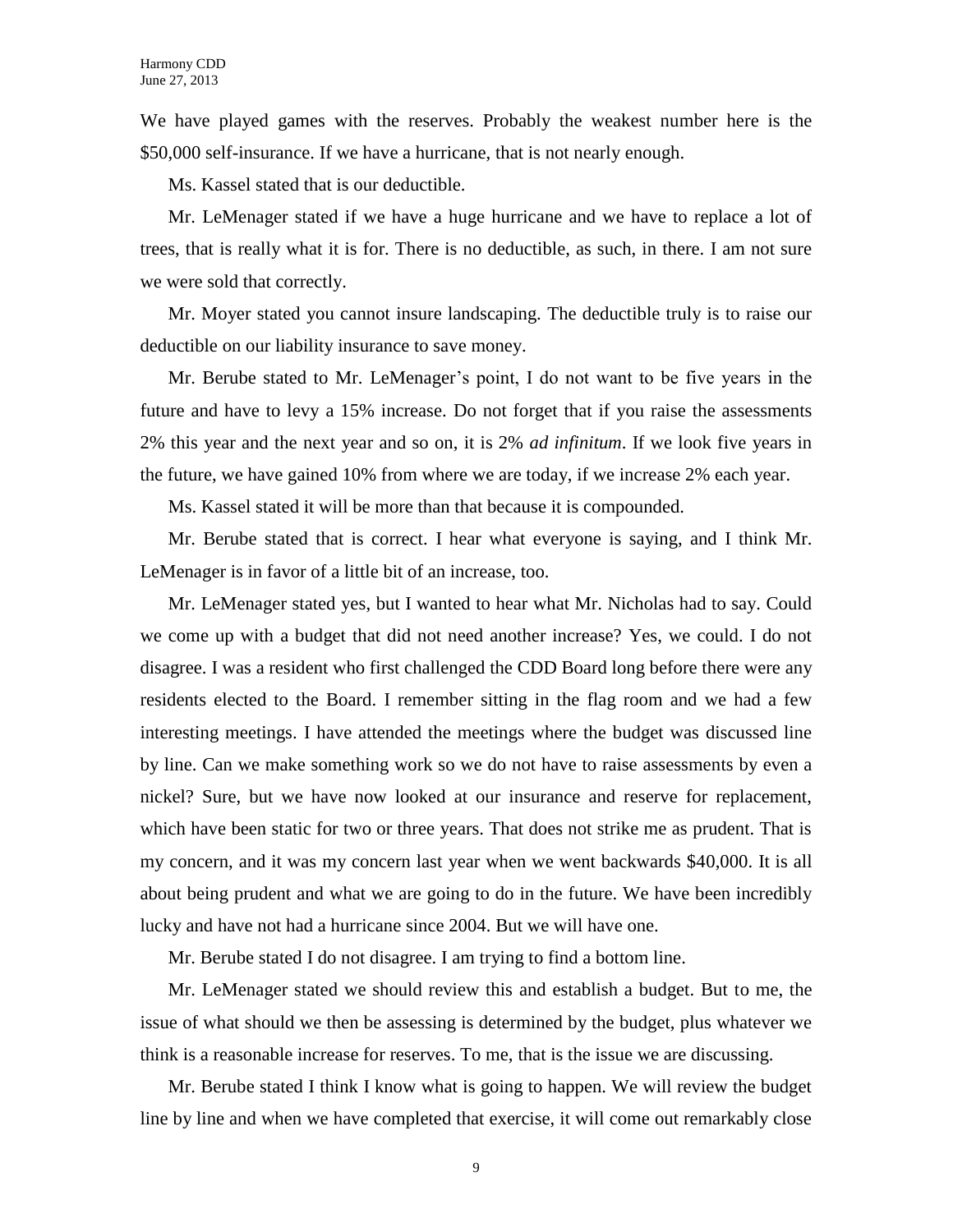to needing a 2% increase. You can move some numbers around. Mr. Walls has done the exercise, also, and he came up with about a 1% increase.

Mr. LeMenager stated I appreciate Mr. Walls's work, but he wants to take \$15,000 out of fund balance. I tend to disagree with that. I have a question for Mr. Boyd. We are talking about replacing the dock. Mr. Boyd's reserve analysis actually says we are going to replace the dock and the boats this year for \$100,000.

Mr. Boyd stated no, that is not what I intended to show.

Mr. LeMenager stated it says boats, completed or last renovated 2013.

Mr. Boyd stated that is saying that you recently performed a lot of boat repairs and the boats are in pretty good shape as of today. The dock is being renovated or repaired now.

Mr. LeMenager stated no it is not. We have not budgeted anything.

Mr. Boyd stated this is assuming the dock has been replaced.

Mr. Berube stated so ground zero is going to be 2013.

Mr. Boyd stated that is correct.

Mr. LeMenager stated this says that the boats are in new condition today, and I tend to disagree with that.

Mr. Berube stated they are not even close.

Mr. Boyd stated that gets back to the overall analysis.

Mr. LeMenager stated that jumped out at me and I noticed that this shows everything starting at zero.

Mr. Berube stated we can nitpick every item, but the bottom line is that we need \$50,000 to go into reserves.

Ms. Kassel stated this includes only two roundabouts, and there are four with pavers.

Mr. Boyd stated that is correct; I will make that change.

Mr. Berube stated we can discuss the life span of individual items, but we still will need to put \$50,000 into reserves every year.

Mr. LeMenager stated that is what I liked about this one and it made me feel a lot better. This is really where Mr. Boyd is saying how much we need to put in each year as well as the fund balance we will end up with.

Mr. Boyd stated if you do the work based on the accompanying schedule.

Mr. Berube asked does Mr. Moyer have any thoughts on this?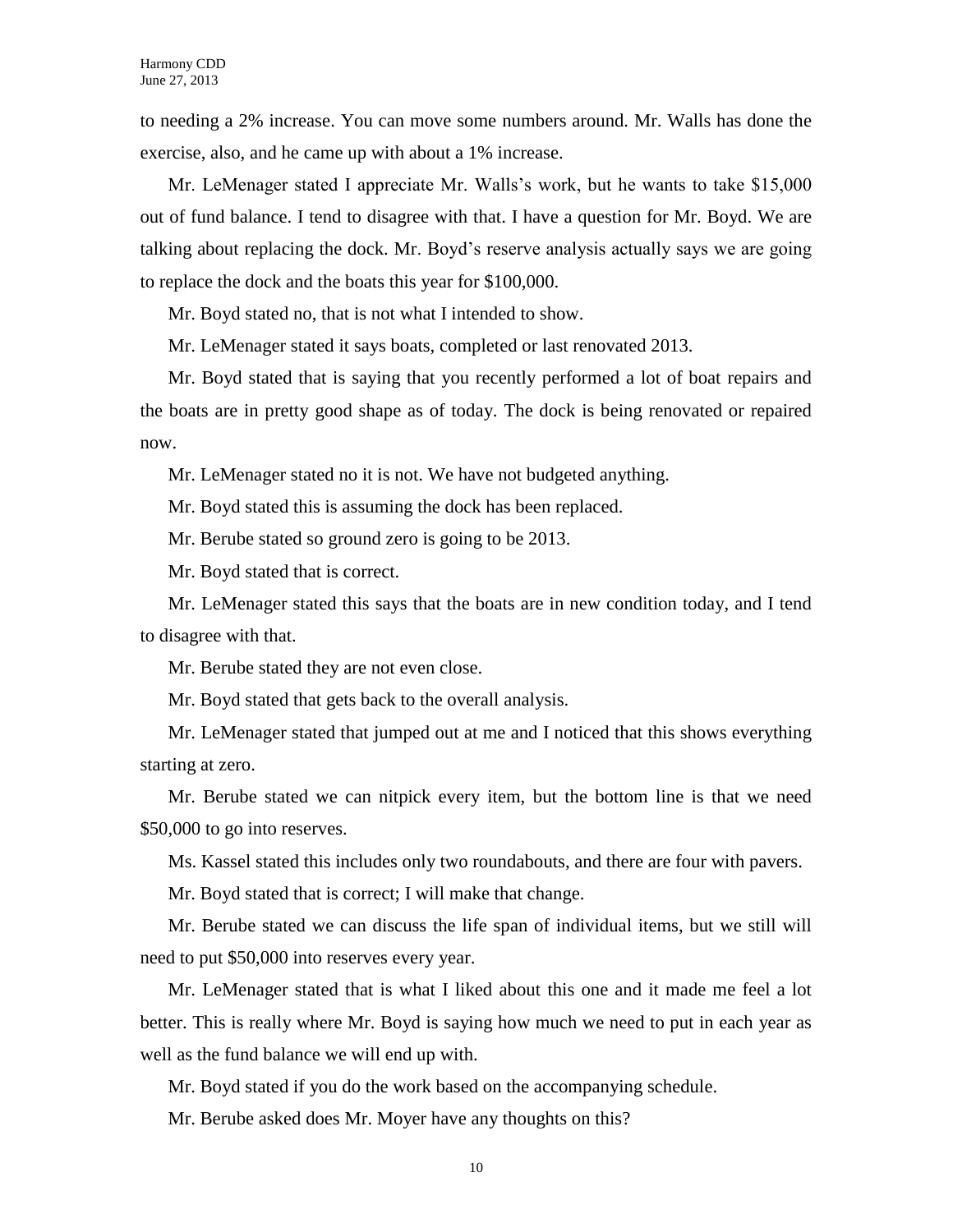Mr. Moyer stated no, not at the present time. Looking at what the build-out scenario is for the District and what the resulting assessments will be at that point in time is the right approach. Then you know exactly where you need to be, depending on the absorption of houses within the community.

Mr. Berube stated my review of the proposed budget shows that, with a couple exceptions, we pretty much follow the graph that has been established for the past five or six years. The projections are all following along. There are a couple things that stand out. I think the way the budget was prepared was to simply follow the graph and plug in some numbers at the end to come up with the bottom-line number that is needed.

Mr. Moyer stated that is correct. We have talked about the street light electricity, and if you look at the proposed increase, that number is pretty much right on. We increased it \$22,000 in this budget, and that looks like it might be pretty close.

Mr. Berube stated what the Board wants to do, I will do.

Ms. Kassel stated we should go through the budget line by line.

Mr. Walls stated I think that is a prudent process. Then we can talk about some things in more detail if we need to.

#### **A. Revenues**

- 1. Interest—Investments: *Nothing changed on this line item.*
- 2. Interest—Tax Collector: *Nothing changed on this line item.*
- 3. Special Assessments—Tax Collector: *Nothing changed on this line item.*
- 4. Special Assessments—CDD Collected: *Nothing changed on this line item.*
- 5. Special Assessments—Discounts: *Nothing changed on this line item.*
- 6. Other Miscellaneous Revenues: *Nothing changed on this line item.*

Mr. Berube stated we cannot change much about our revenues. On Special Assessments—Discounts, from the projected budget for fiscal year 2013 to fiscal year 2014, it doubles.

Mr. LeMenager stated that is because they project the worst-case scenario.

Ms. Kassel stated they project that everyone will take the discount.

- Mr. Moyer stated that is correct.
- Mr. Berube stated but history does not show that to be the case.
- Mr. LeMenager stated we also had a recession.
- Mr. Nicholas stated that is their model.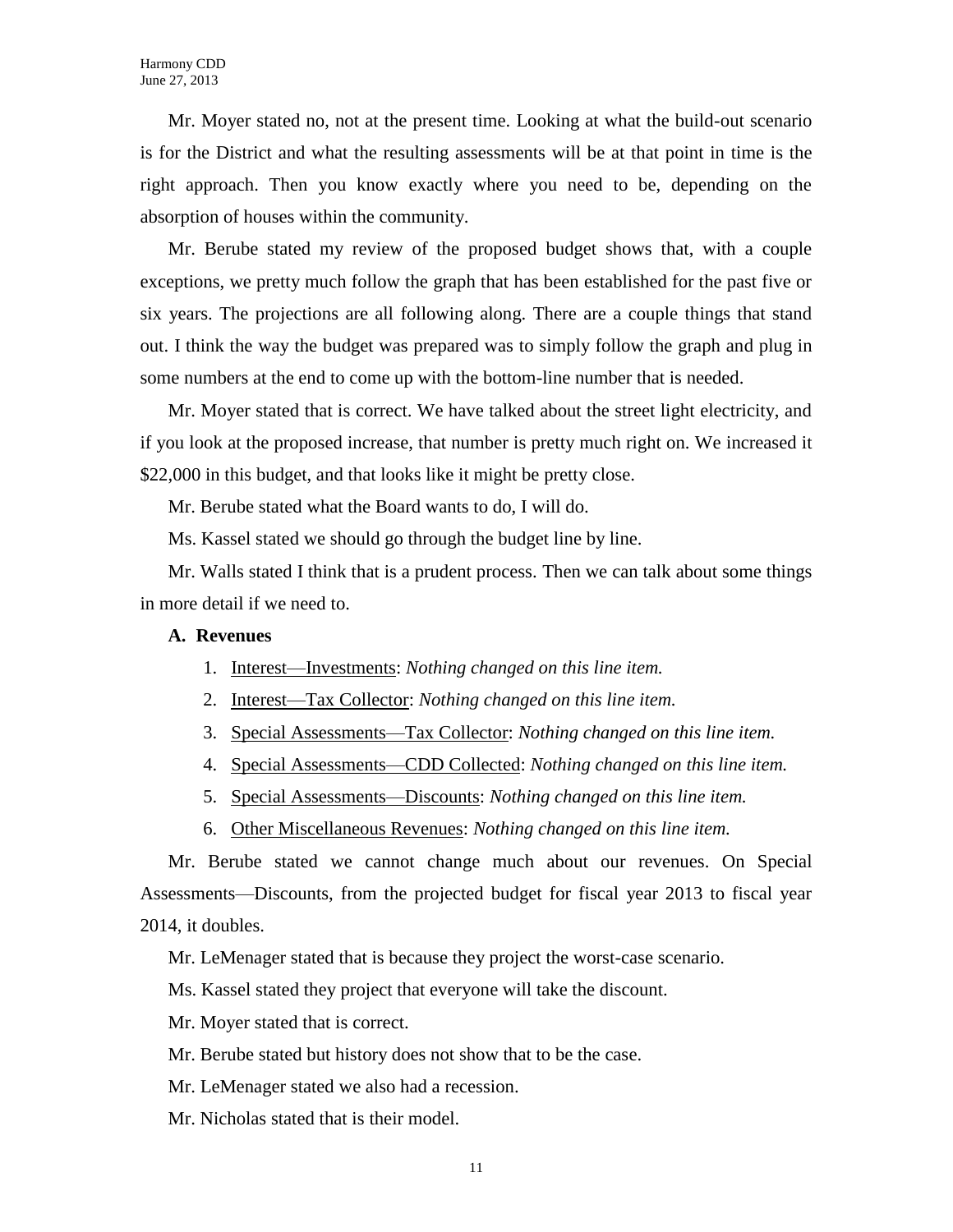Mr. Walls stated we budget the same way at the County.

Mr. Moyer stated that is a built-in reserve.

Mr. LeMenager stated it is getting less and less because as the economy recovers, people pay their taxes.

Mr. Berube stated the only reason I mentioned it was because we are discussing these line by line, and that was a giant change from what was there.

Ms. Kassel stated look at the 2013 budget, and it is pretty close.

Mr. Berube stated the budgeted amounts are close, but the actuals are about half of what we budget.

Mr. Nicholas stated that is because of the developer. Everyone who has a mortgage pays theirs early. We will always pay ours in March, so you can budget for that.

Mr. Moyer stated you can take a maximum of a 4% discount if you pay your tax bill in November, then it ratchets down each month to zero. If you pay on March 31, you do not get any discount.

Mr. Berube asked does Mr. Walls wish to suggest any changes, based on his proposed version?

Mr. Walls stated no. I was nitpicky on interest, but we are getting more interest than budgeted, but it is minor and does not matter.

#### **B. Administrative Expenditures**

- 1. Payroll—Board of Supervisors: *Nothing changed on this line item.*
- 2. FICA Taxes: *Nothing changed on this line item.*
- 3. Professional Services—Arbitrage Rebate: *Nothing changed on this line item.*
- 4. Professional Services—Dissemination Agent: *Nothing changed on this line item.*
- 5. Professional Services—Engineering: *Nothing changed on this item.*

Mr. Berube stated the history for engineering is that it has been going down.

Ms. Kassel stated I still think we should budget \$5,000.

Mr. Berube stated I was going to suggest \$3,500, but we will leave it at \$5,000.

6. Professional Services—Legal Services: *This item was increased to \$30,000.*

Mr. LeMenager stated we keep asking Mr. Qualls to provide more services.

Mr. Berube stated we go over budget consistently for legal services year by year. We have \$25,000 budgeted, and I would suggest increasing that to \$30,000.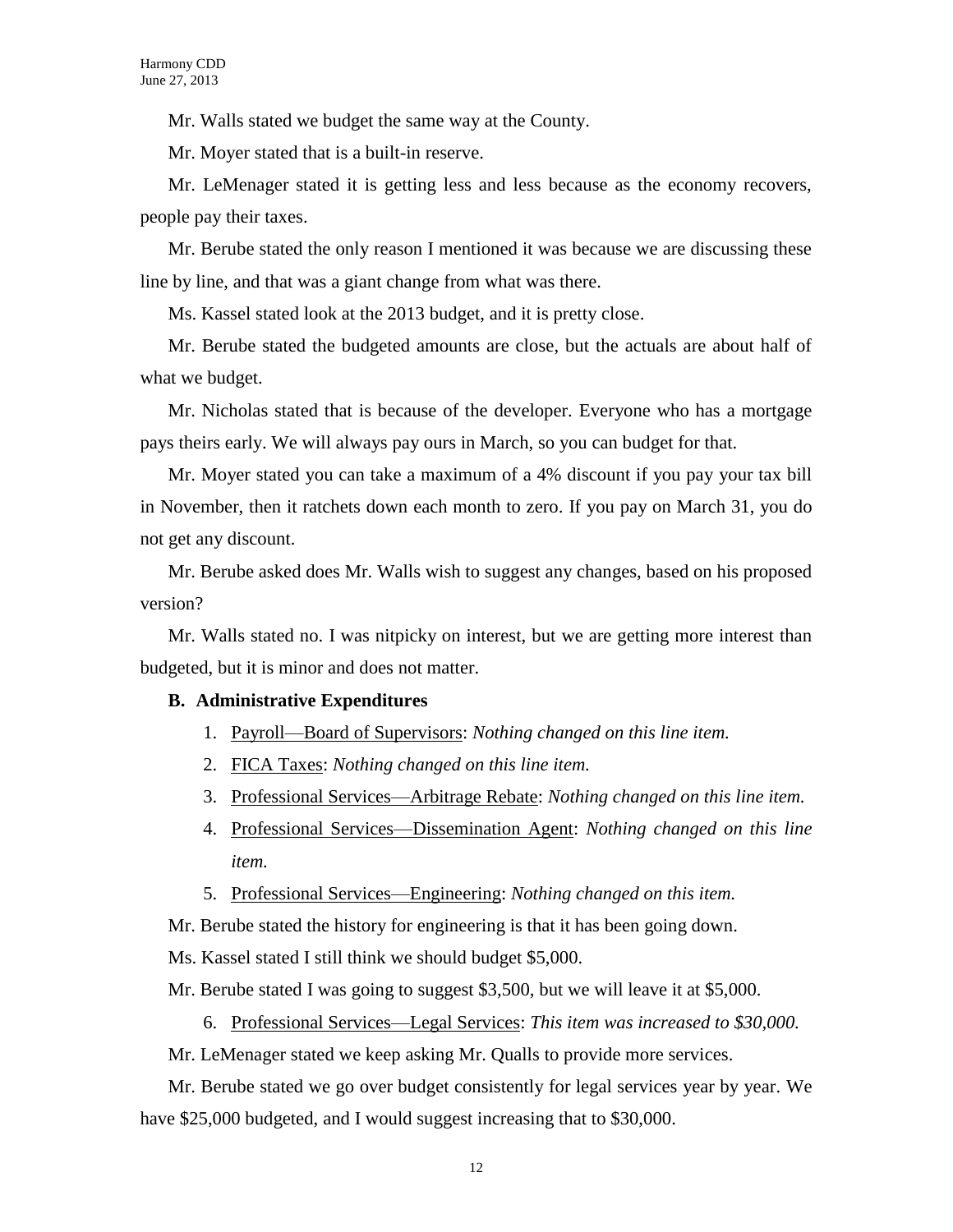Ms. Kassel stated \$30,000 is fine with me.

Mr. LeMenager stated I agree.

Mr. Walls stated that is fine.

Mr. Nicholas asked what is the breakdown in billing? How much of this is for time spent at meetings versus specialty contract issues?

Mr. Qualls stated I can provide that analysis.

Mr. Nicholas asked what percentage of the \$25,000 is ongoing versus special, onetime projects.

Mr. LeMenager stated we keep having one-time projects.

Ms. Kassel stated we may have to deal with OUC as a one-time project, for instance, which will be substantial.

Mr. LeMenager stated if we want to redo the nine contracts, Mr. Qualls will need to review them.

Mr. Berube stated he already has them, and I asked him to provide a cursory review and go no further. I directed him not to spend a lot of time on this because it is going to change.

- 7. Professional Services—Management Consulting Services: *Nothing changed on this item.*
- 8. Professional Services—Property Appraiser: *Nothing changed on this item.*
- 9. Professional Services—Special Assessments: *Nothing changed on this item.*
- 10. Professional Services—Trustee: *Nothing changed on this item.*

11. Auditing Services: *Nothing changed on this item.*

Mr. Berube stated Mr. Walls suggested reducing this line item in his budget version.

Ms. Kassel stated I agree with Mr. Walls to reduce it to \$5,000 because we have a new engagement.

12. Communication and Telephone: *Nothing changed on this item.*

Ms. Kassel stated we renegotiated our telephone costs.

Mr. Berube stated this line item is not for the cell phones. This is telephone service through Severn Trent, because we spend a lot more than that for cell phones.

Ms. Kassel stated that is true.

13. Postage and Freight: *This item was reduced to \$750.*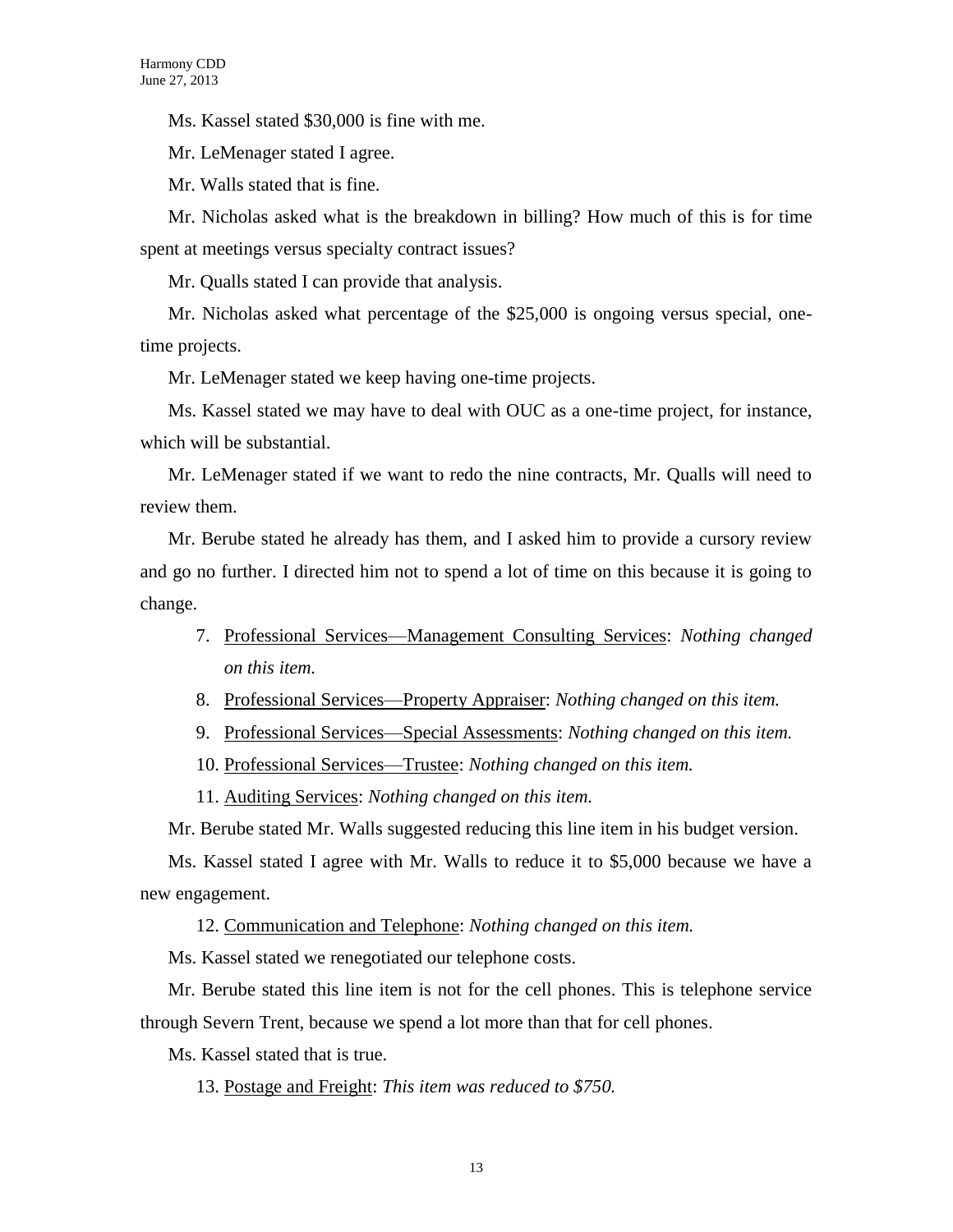Mr. Walls stated the budget is \$1,200, which is the same as for this current year, but we stopped mailing agenda packages to the Board and staff.

Ms. Kassel stated I agree with reducing it to \$750, as Mr. Walls suggested.

Mr. LeMenager stated the whole purpose of buying our tablets was to reduce items, including postage.

Mr. Walls stated we will spend about \$700 this year.

14. Insurance—General Liability: *Nothing changed on this item.*

Mr. Berube stated this increases due to market costs. On a \$30,000 insurance policy, do we want to shop this? What is the practicality of shopping this number?

Mr. Moyer stated it is shopped. Brown & Brown shops this for us every year.

Mr. Berube stated then there is no reason to go with something else.

Mr. Moyer stated we should know that number with certainty by the time we have our public hearing.

Mr. Berube stated the reality is that it is increasing a noticeable amount every year.

Mr. Moyer stated that is correct.

Mr. LeMenager stated when we get to the public hearing, we will just insert the real number.

Mr. Moyer stated that is correct.

15. Printing and Binding: *Nothing changed on this item.*

Mr. Berube stated this is budgeted for \$5,000.

Ms. Kassel stated I agree with Mr. Walls to reduce this to \$3,500 since we have our tablets.

Mr. LeMenager asked should it be even less? We are not printing much anymore.

Mr. Walls stated this year we had an RFP and other things, so I suggested \$3,500 in case we have to bid another contract.

Mr. LeMenager stated I am fine with \$3,500.

16. Legal Advertising: *Nothing changed on this item.*

17. Miscellaneous—Assessment Collection Cost: *Nothing changed on this item.*

18. Miscellaneous—Contingency: *Nothing changed on this item.*

19. Office Supplies: *Nothing changed on this item.*

20. Annual District Filing Fee: *Nothing changed on this item.*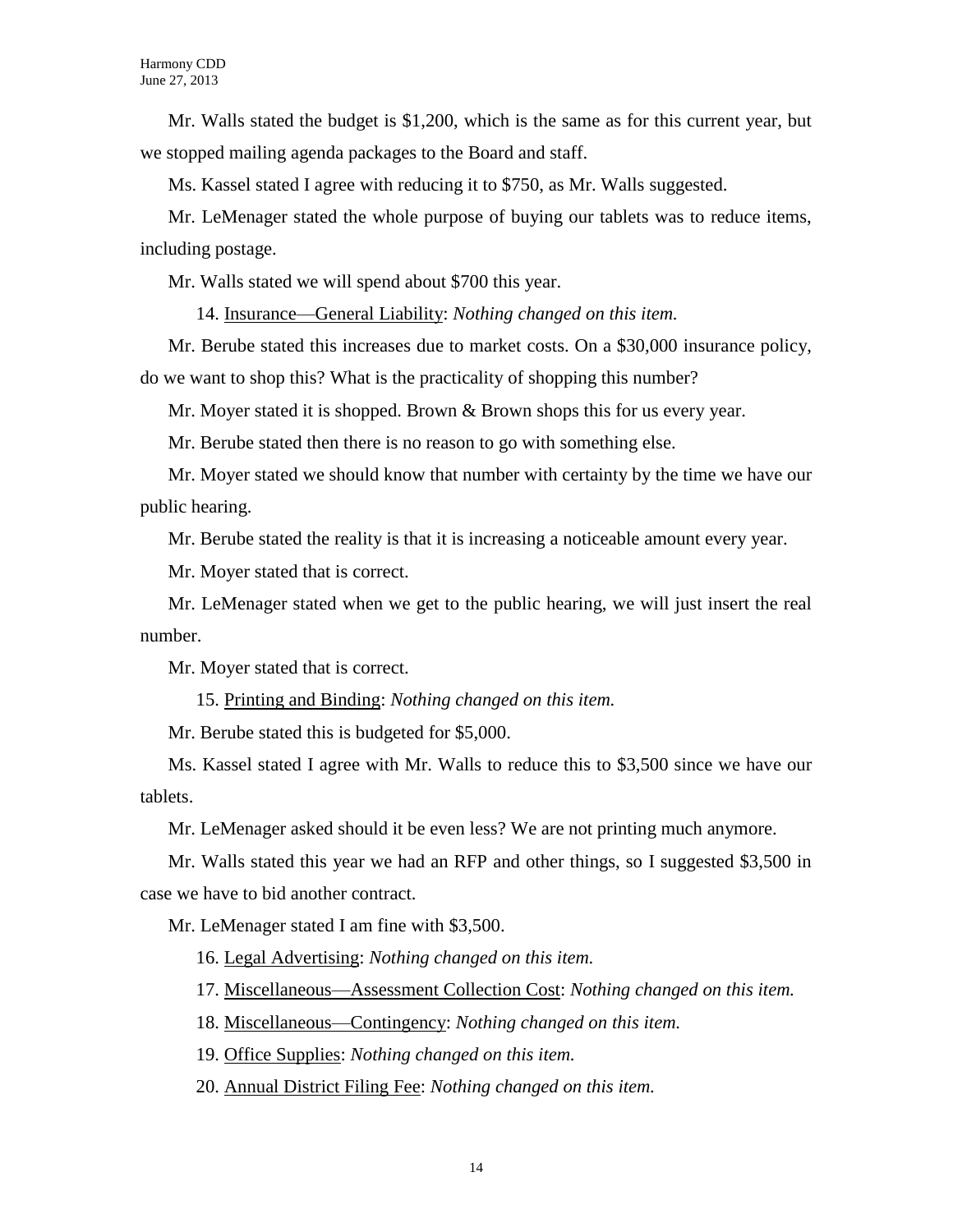#### **C. Field Expenditures**

1. Professional Services—Field Management: *Discussion under item G will reduce this line item to \$190,000.*

Ms. Kassel stated I am comfortable leaving this at the proposed amount of \$205,000.

Mr. LeMenager stated that was Mr. Nicholas's point earlier about this being the maximum amount, even though we might not be fully staffed for the entire year. This is for next year, though, so why would we not be fully staffed?

Mr. Walls stated there are more factors going into this.

Mr. Berube stated the fudge factor is 3% for overtime, which is \$6,000. We also have a part-time person included for 20 hours per week at \$10 per hour, which is \$10,000.

Ms. Kassel asked do we have a third employee? I thought I saw someone new.

Mr. Berube stated yes, his name is Mr. Don Caron. If we want to reduce this item, the fudge factor is overtime, which is hard to calculate, and the cost of a part-time person at \$10,000, plus the taxes and the benefits and so forth. If you add 30% for benefits, we could take \$13,000 out of this line item unless we decide to fund that position, which is there for a reason.

Mr. LeMenager stated our history is to keep adding more staff. In the regular meeting, I am going to bring up at least one maintenance issue as to why the staff is not doing it. I think the answer is because we have not had enough staff.

Mr. Berube stated we will have enough now. Do we want to change this number?

Ms. Kassel stated leave it at \$205,000.

Mr. Walls asked what does the developer think? At some point next year, we might ramp up fully on staff. Will we spend \$205,000? Probably not.

Mr. Berube stated the budget number was carefully calculated to get to those numbers.

Mr. Nicholas asked how many employees did we estimate? Four?

Mr. Berube stated it was 3.5; three full-time and one part-time.

Ms. Kassel stated I thought there was an additional part-time person.

#### **D. Landscape Expenditures**

- 1. Contracts—Grounds Maintenance: *Nothing changed on this line item.*
- 2. Repair and Maintenance—Irrigation: *Nothing changed on this line item.*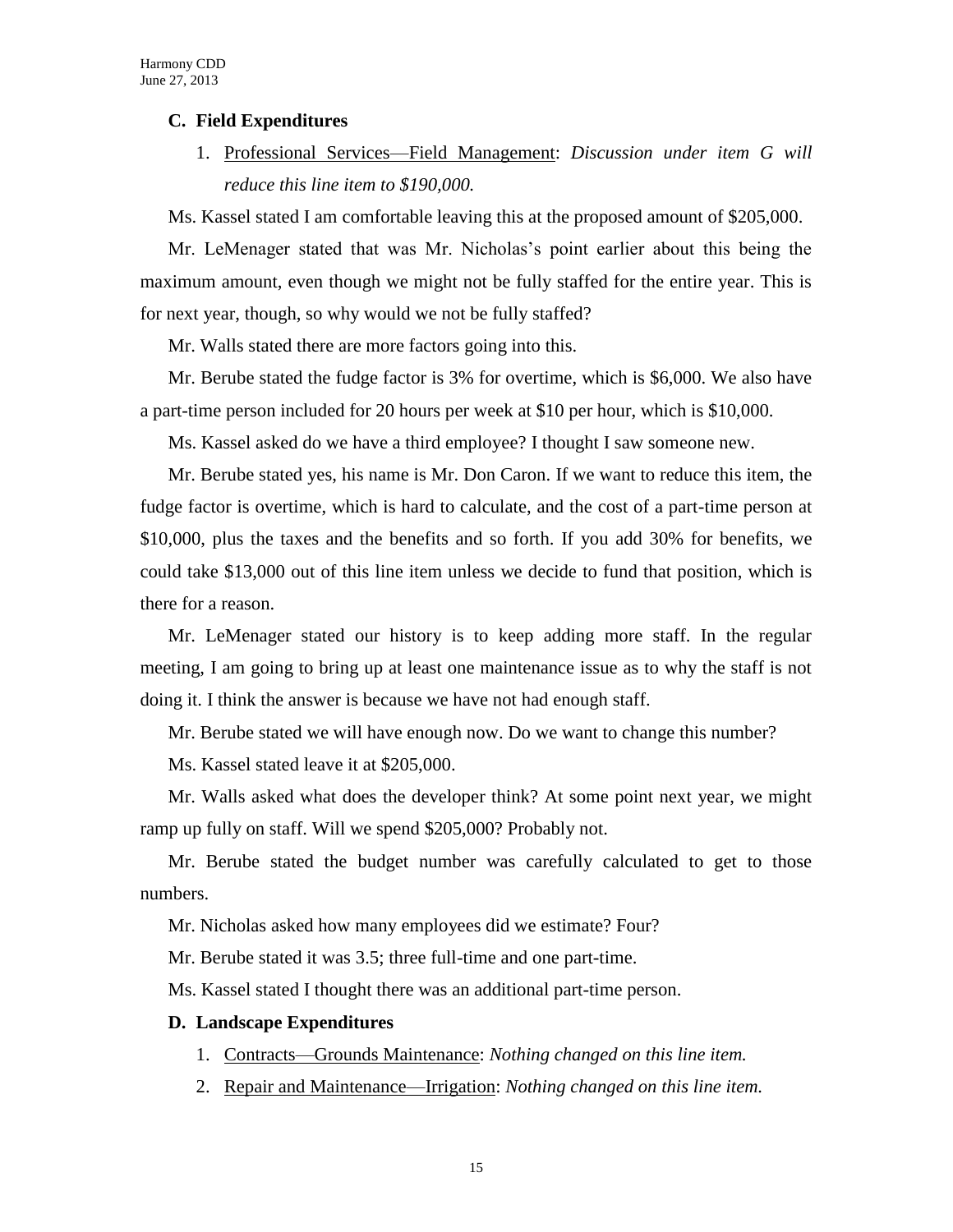Mr. Berube stated this is a rather unknown factor. I presume this is for irrigation supplies and maintenance, not for irrigation water.

Ms. Kassel stated I am fine keeping it at \$20,000, only because so much of our system is older and in need of replacements.

Mr. Berube stated consider that Mr. Rick Druckenmiller just went through most of the system and replaced literally hundreds of sprinkler heads and did other maintenance and things that have been lacking. We just completed a major project at Lakeshore Park, which is all brand new.

Ms. Kassel asked what about all the piping?

Mr. Walls stated that stuff is cheap, especially when we are not paying separately for labor.

Mr. Berube stated the labor is already built into the \$205,000 for field management.

Mr. Walls stated unless you are replacing some major electronic components, we should not spend that much.

Mr. LeMenager stated basically this is just for material since there are no separate labor costs.

Ms. Kassel stated there are no components for the irrigation system that are more expensive, like controllers.

Mr. Berube stated the Maxicom weather stations would be the big costs, and we will discuss more about weather stations later in the meeting. Presuming that Maxicom continues to operate as it has, which has been reasonably reliable, if you take what we spent this year and doubled it, we would be at \$9,500. We are trying to be austere, and I am comfortable reducing the \$20,000 to \$10,000, unless Mr. Haskett has something planned that I do not know about.

Mr. Haskett stated I would not recommend reducing it to \$10,000. When Severn Trent asked me to provide them with numbers, I put in \$20,000. Mr. LeMenager already mentioned that we had limited staff, so a lot of the major things that needed to be done for irrigation were pushed to the side and patched to keep the system running.

Mr. Berube stated that is fine; I understand. Mr. Haskett has the final input since he knows what is going on in the field.

3. Contracts—Tree Canopy Trimming: *This item was increased to \$30,000.*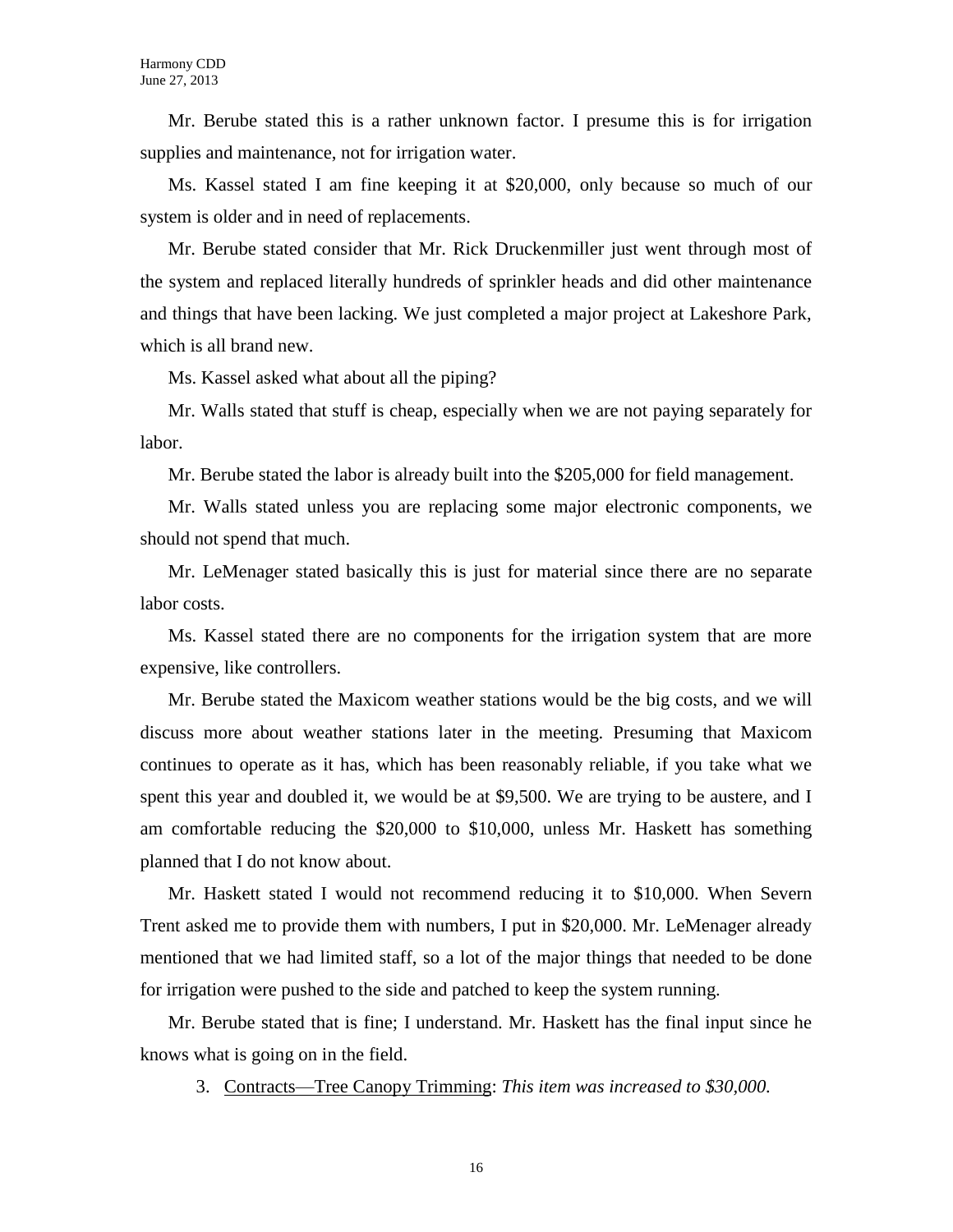Mr. LeMenager stated this is money we saved from this year. They did not bill us yet, did they?

Ms. Kassel stated no, they have not.

Mr. Berube stated the next line item is the contracted tree trimming for \$19,889.

Mr. Walls stated that is correct.

Ms. Kassel stated one is above 10 feet and one is below 10 feet.

Mr. Walls stated this line item for \$15,000 is what we contracted separately.

Mr. Berube stated we will probably contract for it again next year.

Ms. Kassel stated we will probably have \$30,000 worth of work because we have this year's work plus next year's work.

Mr. LeMenager stated we have not spent this money this year. They have not billed us yet.

Mr. Berube stated they are not going to bill us. There will be no bill for the work they did.

Mr. LeMenager asked is that because they were so late?

Mr. Berube stated yes.

Mr. Walls stated we want to stay on cycle.

Ms. Kassel stated we deferred this contract.

Mr. Berube stated if you want to stay on cycle and do all of the trees, then that number needs to increase to \$30,000.

Mr. LeMenager stated they will not need to redo the trees they trimmed this year.

Mr. Berube stated they will have to trim them again; that is the unspoken word. They will have to trim them all again to make them look uniform. We basically received half a trimming for free this year, which is what it comes down to.

Mr. Haskett stated they have gone back through the major roads and did what they needed to do to make them right. I think next fiscal year, we need to concentrate on East Five Oaks Drive and cleaning those up a little better and cleaning up Town Square and back through the Estates.

Mr. LeMenager stated they were a little more expensive. I suggest increasing this line item to \$20,000.

Mr. Berube stated I think there is a concern that we do not want to get off our cycle. That means this coming year, we need to trim all the trees.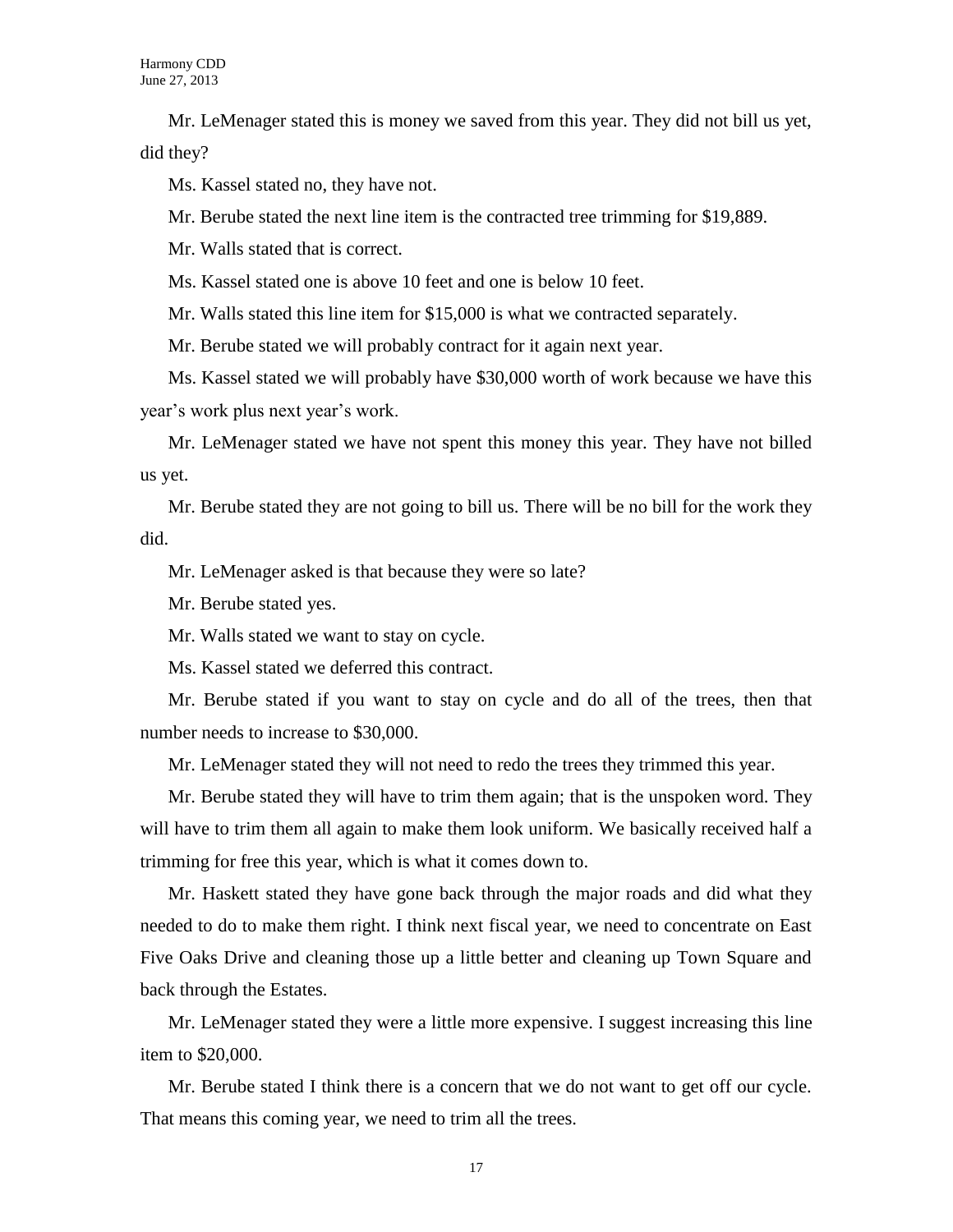Mr. LeMenager stated their proposal this year was to do them all for \$18,000.

Mr. Berube stated that is correct.

Mr. LeMenager asked was that for everything?

Mr. Berube stated no, the outer streets.

Mr. Haskett stated it was just for one of the cycles.

Mr. Berube stated it has always classically been about the same amount for the inner trees as for the outer trees, for whatever reason. That is the way it works out. If we are going to do inner and outer next year to stay on the cycle, we will be one year late on one cycle and this number needs to increase to \$30,000.

Mr. Haskett stated they are getting to the age in the first neighborhoods where we do not need to trim them every other year. When they are 10 to 12 years old, they should be trimmed every four to six years. The tree trimmers have been in the training process to keep all the limbs up, so this coming year, we probably want to try to get as many done as we can. Then the following year, you can skip it.

Ms. Kassel stated we are discussing the fiscal year 2014 budget. Will we be spending \$15,000 or \$30,000 or \$20,000? Are we going to have to pay for the trees under the deferred contract plus the other cycle?

Mr. Berube stated yes.

Ms. Kassel stated then we should budget this at \$30,000.

Mr. Berube stated I agree. If we want to stay on cycle, we need to consider cutting all the trees. The year after that, they will not need to be trimmed.

Mr. LeMenager stated then we will alternate with \$30,000 one fiscal year and zero the next, and so on.

Mr. Berube stated we can also do fewer trees or trim them as needed.

Mr. Walls stated as Mr. Haskett said, as they get older, they do not need to be trimmed as often.

Mr. LeMenager stated that is true. It will end at some point.

Mr. Berube stated plus Davey will have trimmed all the trees at least once by that point, and hopefully the trees will be to their standards. The benefit of having the Davey Tree Expert company will become noticeable.

- 4. Contracts—Trees and Trimming: *Nothing changed on this line item.*
- 5. Contracts—Turf Care: *Nothing changed on this line item.*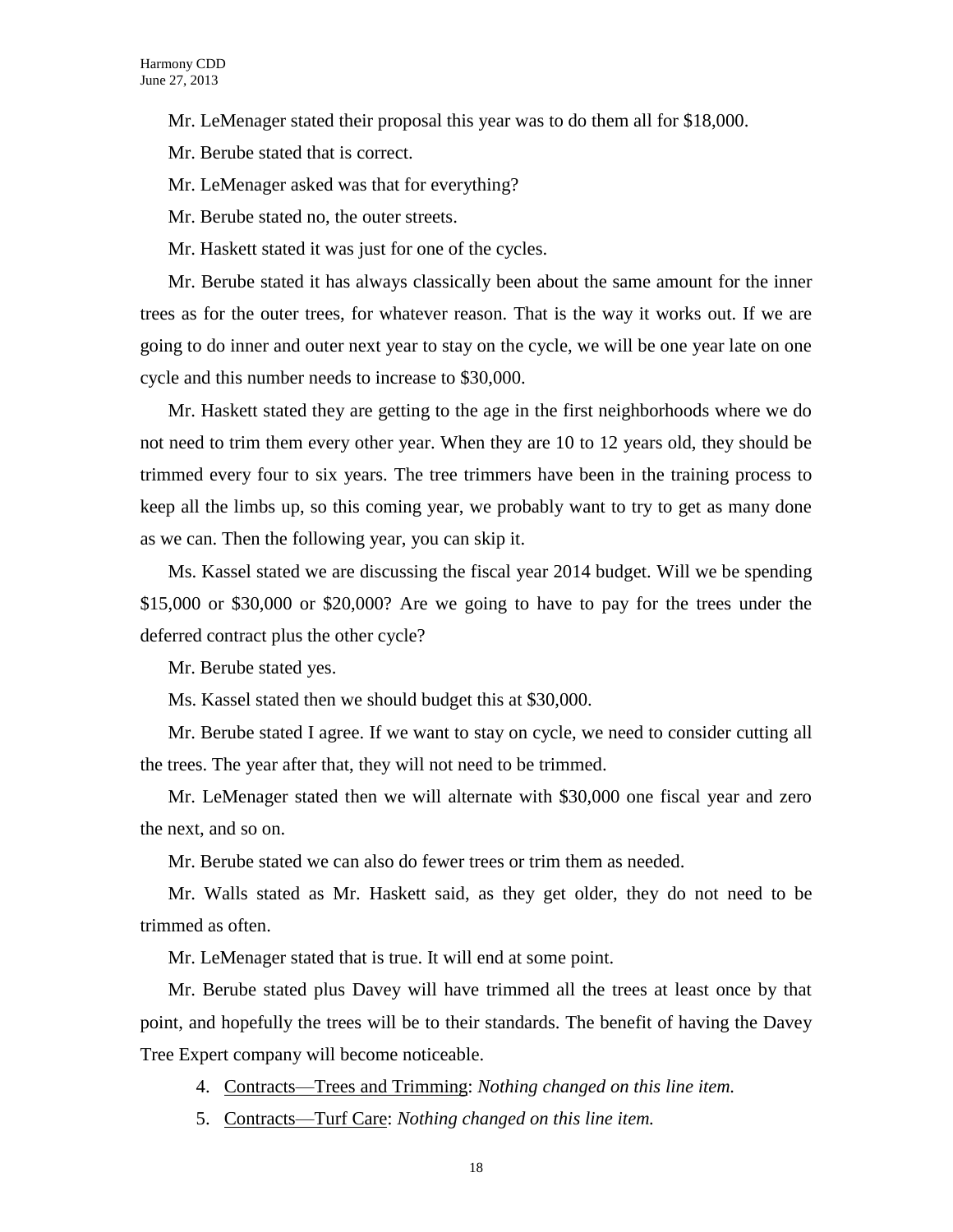6. Contracts—Shrub Care: *Nothing changed on this line item.*

7. Miscellaneous Services: *This item was reduced to \$20,000.*

Ms. Kassel stated I prefer to keep this at \$23,000. We have a lot of refurbishments to do.

Mr. LeMenager stated we just added \$15,000 to tree trimming, so I am fine leaving this at \$23,000.

Mr. Berube stated I was going to suggest reducing it to \$15,000.

Mr. Walls stated we spent \$18,000 last year.

Mr. LeMenager stated then let us put this at \$20,000.

#### **E. Utilities Expenditures**

1. Electricity—General: *Nothing changed on this line item.*

Mr. Berube stated this looks like a 5% to 8% increase.

Mr. LeMenager stated I thought that was fixed by contract at 3%.

Mr. Berube stated no, not for the electricity. The street lighting is, but not the other electricity.

Mr. LeMenager stated I understand.

Mr. Berube stated we do not know what OUC will do for street lighting, which is the next line item.

Ms. Kassel stated I am fine leaving this at \$31,000.

2. Electricity—Street Lighting: *Nothing changed on this line item.*

Mr. Berube stated if this goes up 3%, that will bring us to about \$390,000 instead of \$400,555.

Mr. LeMenager stated we will be adding more street lights.

Mr. Berube stated that is correct. We estimated about \$7,000 for those additional lights, which brings us to \$397,000, and \$400,555 is not far off.

3. Utility—Water and Sewer: *Nothing changed on this line item.*

### **F. Operation and Maintenance Expenditures**

1. Contracts—Lake and Wetland: *This item was reduced to \$20,000.*

Ms. Kassel stated I suggest we reduce this to \$20,000.

Mr. Berube asked is there a reason it was budgeted at \$25,000? Are you anticipating something?

Mr. Moyer stated no.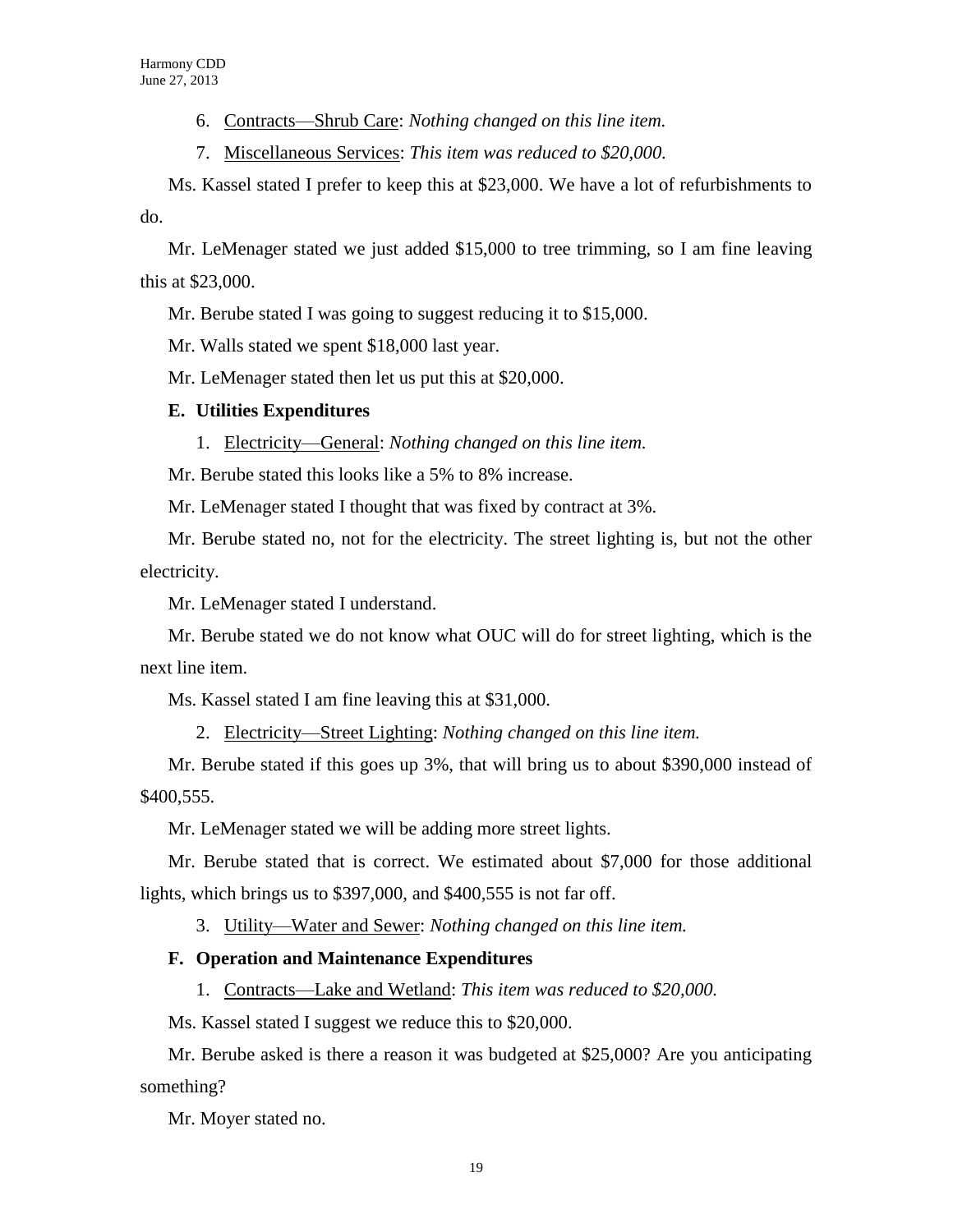Mr. Walls stated unless we are contemplating doing some additional plantings, which I am not, we can pull that out of there, which is how I got to \$16,000.

Mr. Berube stated I was not thinking about additional work either, and as a matter of fact, I was thinking about potentially cutting back service on some of the pond maintenance to save more money.

Mr. LeMenager stated we will need to do Lakeshore Park. I am not sure if that will be done this year. All the places where we had the channels along the sidewalks, the plan has been to let it grow back and see how it looks. At some point, we will need to have vegetation on the sides.

Mr. Berube stated this is just for plants in the ponds.

Mr. Walls stated the \$16,000 will cover all that.

Mr. Berube stated this is basically the Bio-Tech Consulting contract.

Mr. LeMenager asked how much is that every month?

Mr. Berube stated we will spend \$16,000 this year, which is about \$1,500 or \$1,800 per month. The budget is proposed at \$25,000. Mr. Walls is suggesting \$16,000.

Mr. LeMenager stated for years, Mr. Berube has argued every year for more plants, and now you are saying we do not need any more,

Mr. Berube stated we have to let what we have installed time to grow in.

Mr. LeMenager asked why do the ponds in Celebration look so much prettier than ours?

Mr. Berube stated they are more years ahead of us.

Mr. Boyd stated your ponds will look like that one day.

Mr. LeMenager asked will ours look like that?

Mr. Boyd stated yes.

Mr. Berube stated now that the water level is up, Davey can specially fertilize them, too.

Mr. Walls stated ours are starting to flower.

Mr. LeMenager stated I was in Celebration on Water Street, and it looks awfully nice.

Mr. Boyd stated there are some different aquatic plants in Celebration that you do not necessarily have here.

Mr. LeMenager asked will we eventually have flowers on ours?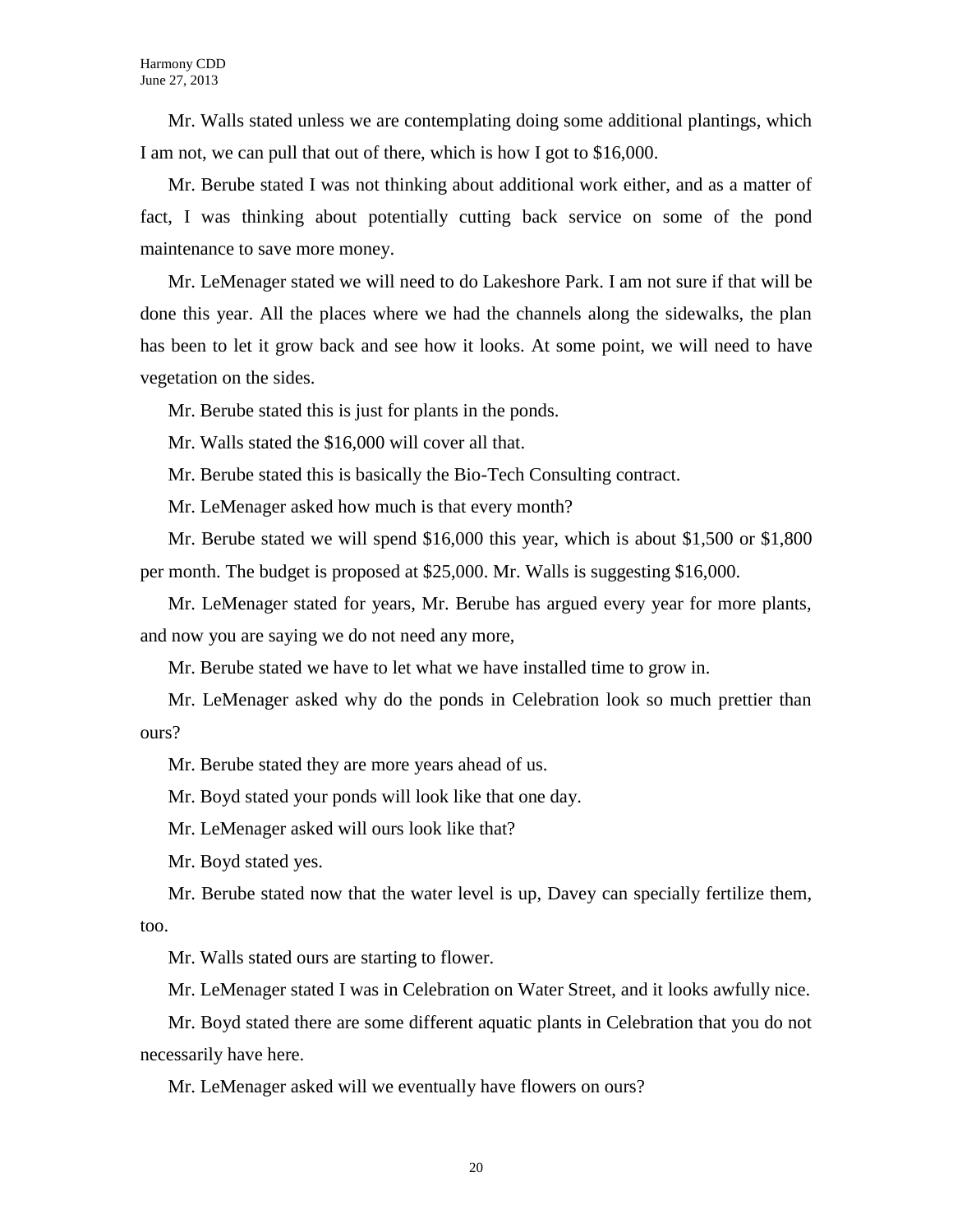Mr. Berube stated we have some, the yellow cannas and the purple flowers. Ms. Kassel recommended \$20,000 for this line item.

Mr. LeMenager stated that is fine.

2. Communication—Telephone: *This item was reduced to \$6,000.*

Mr. Berube stated we do not know when our WSCA contract will be put into effect. The total impact will be \$1,200 over the year, maybe more.

Mr. LeMenager stated I like \$5,000, as Mr. Walls suggested.

Ms. Kassel stated that is fine with me.

Mr. Berube stated \$5,000 gets us in line with the WSCA amounts.

Mr. Walls stated it might be well below that amount, but we will see.

Mr. Berube stated the contract has not been approved yet. It has to go through WSCA and then AT&T.

3. Utility—Refuse Removal: *This item was increased to \$2,500.*

Ms. Kassel stated I am fine going with \$2,500 as Mr. Walls suggested. We will have more garbage cans.

Mr. Farnsworth stated that is more in line with the projected amount for this year.

Ms. Kassel stated that is correct.

Mr. Berube stated I was going to suggest \$3,000. Are we bouncing the capacity of the dumpster? Will we need to get a bigger one?

Mr. Haskett stated no, we will be fine with it.

4. Repair and Maintenance—Common Area: *This item increased to \$20,000.*

Mr. Berube stated the proposed budget amount is \$18,800 and the projected amount is \$26,618 that we will spend this year. I am wondering why the budget is lower than actuals.

Mr. Walls stated I do not know how they arrived at that number.

Mr. Berube stated we spent \$15,000 through May and they are projecting we will spend that amount from June through September. That is the projection.

Ms. Kassel stated I am fine with \$20,000.

Mr. Walls stated I agree.

Mr. LeMenager stated I agree.

5. Repair and Maintenance—Equipment: *Nothing changed on this line item.* Mr. LeMenager asked what new equipment are we buying?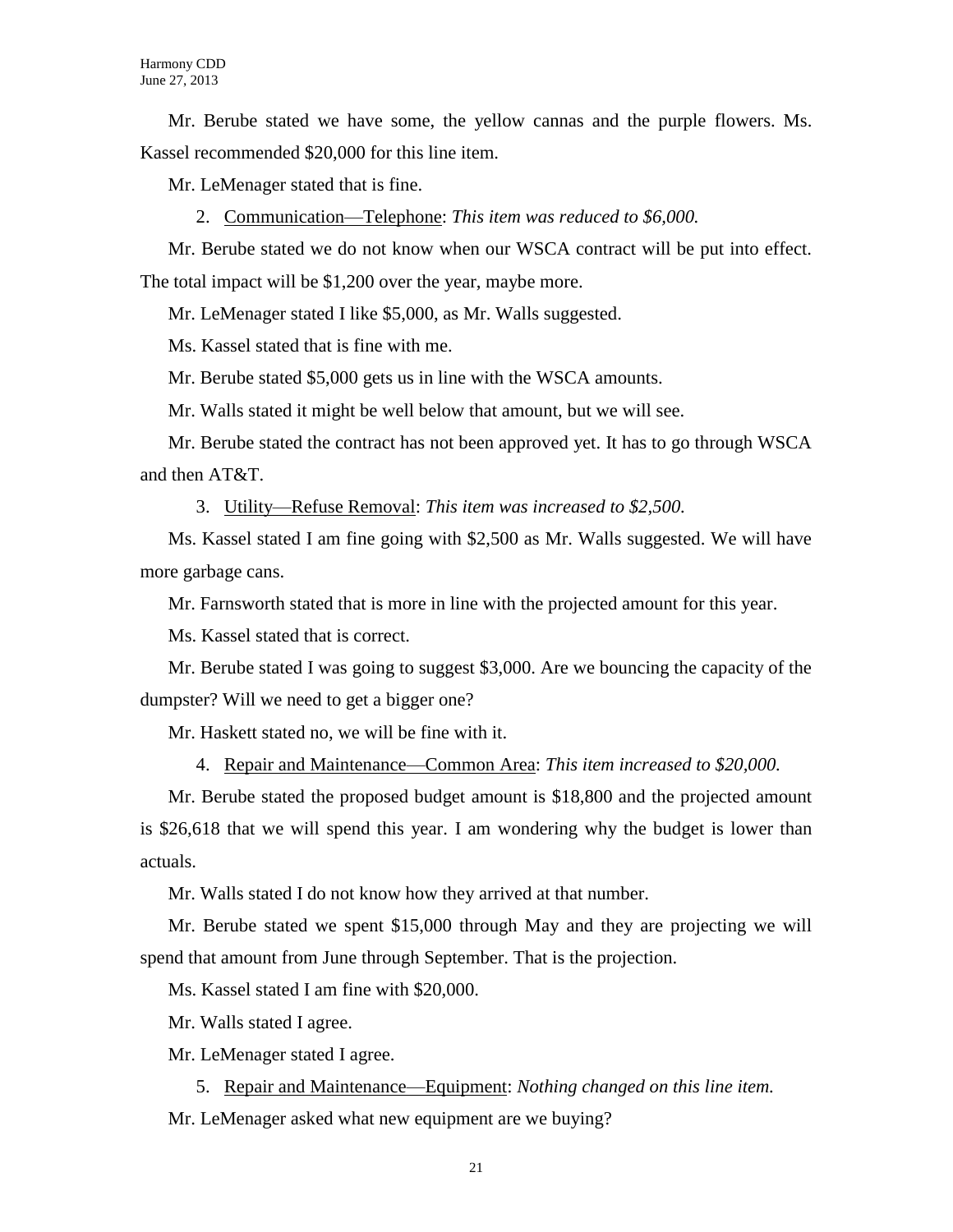Ms. Kassel stated benches.

Mr. Berube stated typically this category is for boats.

Ms. Kassel asked what is the story on the benches by the new swings and the other picnic table?

Mr. Berube stated that should be Parks and Facilities.

Ms. Kassel stated I am asking in terms of if we are going to be replacing them.

Mr. Haskett stated they are being refurbished.

Ms. Kassel stated then that is not a new purchase. We may have new purchases for the new neighborhoods coming online.

Mr. Berube stated this category is for boats. The previous line item is for the benches. The boats are aging. Battery use is getting heavier and heavier with weekend use. We have not bought any new chargers. I think the proposed amount for this year of \$15,000 will probably be a pretty good number.

Ms. Kassel stated that is fine.

6. Repair and Maintenance—Pools: *Nothing changed on this line item.*

Mr. Berube stated there are several things coming up, including a heater and various other maintenance. I think the proposed budget of \$57,000 is fine. Mr. Walls suggested \$52,000 in his budget version.

Mr. Walls stated I thought \$30,000 was built into the projected amount for the rest of the fiscal year for the heater. Is the estimate for the heater \$16,000?

Mr. Haskett stated yes.

Mr. Berube stated the number I heard for the heater was \$17,000.

Mr. Haskett stated it is \$16,550.

Mr. Walls stated this budget contemplates spending \$30,000 for that item.

Ms. Kassel asked is that true?

Mr. Haskett stated I left it in there.

Mr. Berube stated through May, we have spent \$49,000. We bought a heater last year.

Mr. Walls stated it was \$20,000 contemplated for the heater.

Mr. Berube stated there is \$10,000 for unscheduled maintenance. We just realized another \$4,000 for the actual price of the heater.

Ms. Kassel stated it is a little less if the heater is \$16,550; it is \$3,500. I think we should leave it at \$57,000.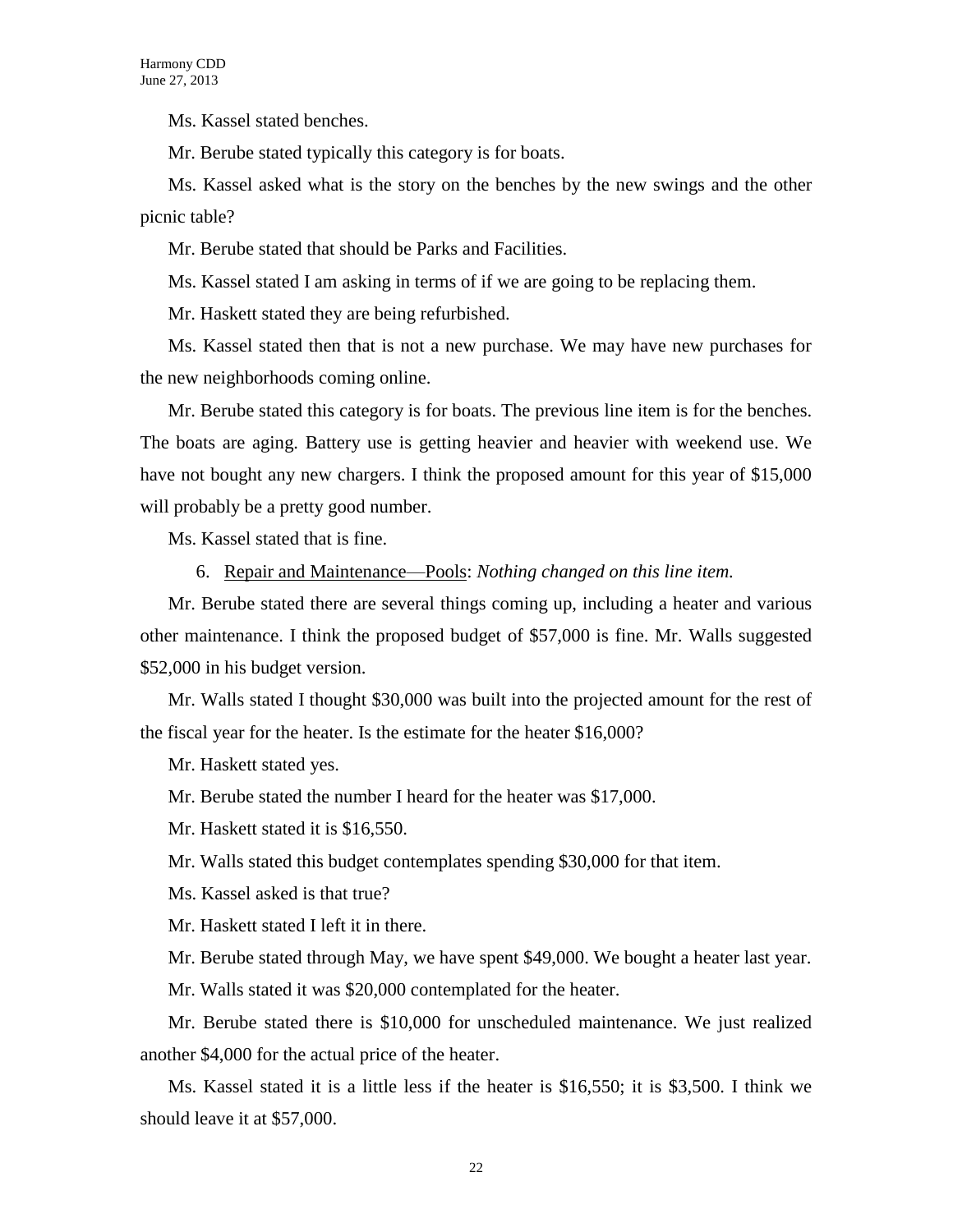Mr. Farnsworth stated I am fine leaving it at \$57,000.

Mr. LeMenager stated I agree.

7. Repair and Maintenance—Roads and Alleyways: *Nothing changed on this line item.*

Mr. Berube stated this is somewhat of an unknown, and \$5,000 does not seem bad because we have some potholes to be fixed.

Mr. LeMenager stated if there are potholes in the alleys, those are ours to fix.

Ms. Kassel stated that is correct.

Mr. Berube stated it does not take long to go through \$5,000 if we have to do a few of them.

Mr. LeMenager stated that is what I wondered. Has anyone walked them recently and figured out what kind of condition they are in? The only ones I pay attention to are the ones behind my house.

Mr. Berube stated they are not terrible. They are not at the level of needing repairs like the sidewalks.

Mr. Haskett stated we have made a few repairs recently.

Ms. Kassel asked is there anything that looks like it is coming online?

Mr. Nicholas stated we make the repairs as they occur.

Ms. Kassel stated this number should be good.

8. Repair and Maintenance—Sidewalks: *This item was increased to \$7,000.*

Mr. Berube stated we know what is going on with sidewalks. We have a full staff now, and they will be addressing the sidewalks. I expect we will pass the \$4,000, but it is a little early to make that judgment yet. We have to get the staff involved in it once we get a plan. I suggest we leave the \$4,000 alone.

Mr. LeMenager stated I think the cost will go up.

Mr. Walls stated I suggested \$10,000. There are quite a few areas that need to be repaired.

Mr. Berube stated that is correct.

Mr. LeMenager stated there are panels that will need to be replaced because some locations you cannot grind anymore.

Mr. Berube stated grinding is not effective.

Ms. Kassel stated we do not have to pay for labor for grinding.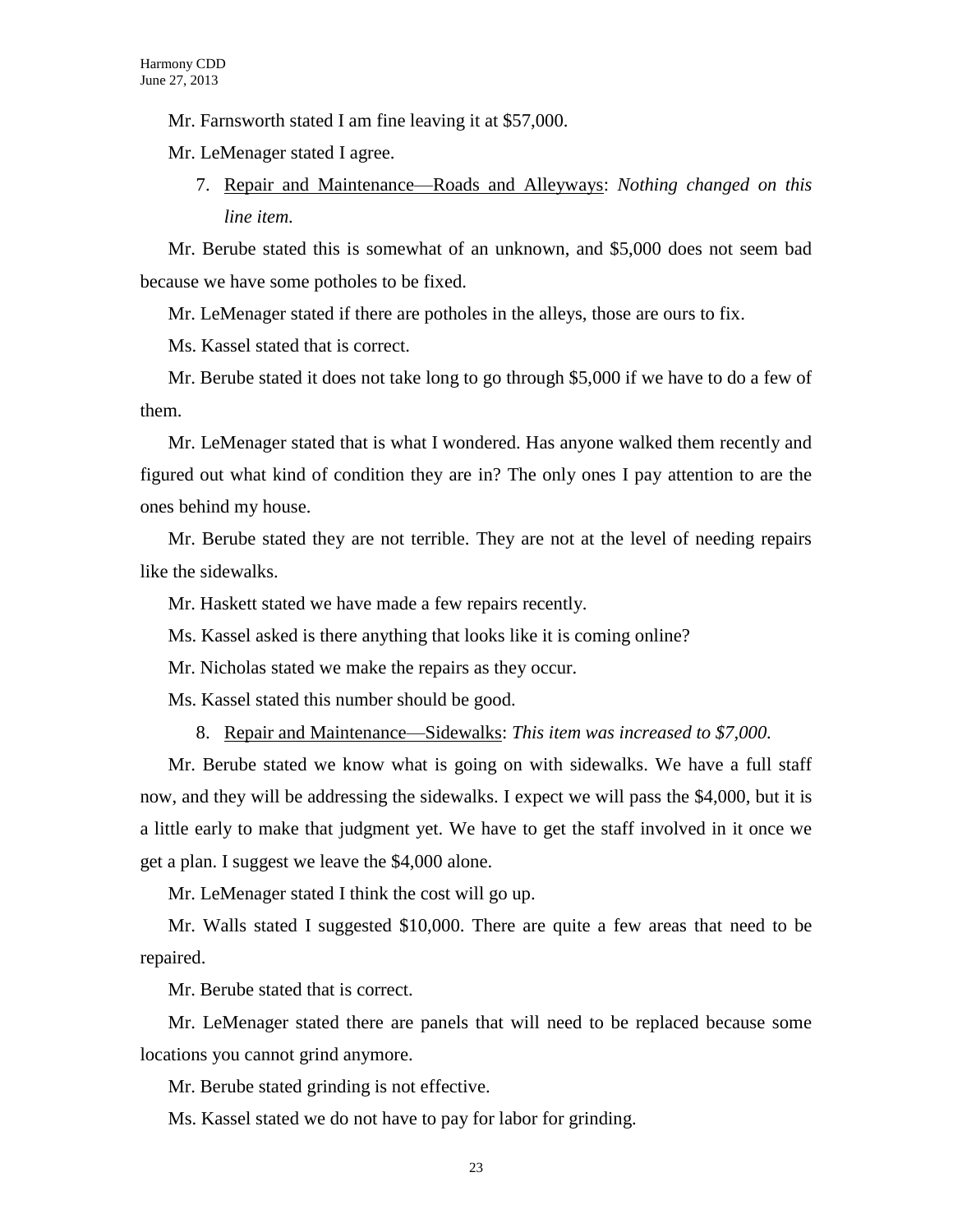Mr. LeMenager stated that is true, this is only for materials. I suggest increasing this to \$7,000 and split the difference.

Mr. Berube stated we will need to lease some equipment.

- 9. Repair and Maintenance—Parks and Facilities: *Nothing changed on this line item.*
- Mr. Berube stated we have more parks and more areas to maintain.

Ms. Kassel stated I am fine leaving it at the proposed budget number.

10. Repair and Maintenance—Hardscape Cleaning: *Nothing changed on this line item.*

Mr. Berube stated there is more stuff to clean, including sidewalks and fences, and \$5,000 seems fine to me.

Ms. Kassel stated Mr. Walls recommended \$3,500 in his version.

Mr. Walls stated I am fine leaving it at \$5,000.

11. Miscellaneous—Contingency: *This item was increased to \$9,000.*

Mr. Berube stated we appear to have a definite number for park improvements a few lines down. I did not read the notes, but how did we get \$4,610 for improvements to the park and why is that not in contingency?

Ms. Kassel stated it is to improve bridges, boardwalks and structures, benches, trash cans and furnishing.

Mr. Berube stated it seemed like a very specific number at \$4,610.

Ms. Kassel stated it is probably a plug number to make the budget work.

Mr. Moyer stated since we are not balancing the budget without raising assessments,

there really should not be plug numbers, because that is what we usually do.

Mr. Berube stated it is a real number.

Ms. Kassel stated then we should have information here.

Mr. Moyer stated it is a general category to provide those services.

Ms. Kassel stated then the number should be a little rounder.

Mr. Berube stated rather than adding a line item for park improvements, for simplification purposes, we should take that out and put it into one of the previous line items.

Mr. LeMenager stated I did not understand where that came from. It just appeared.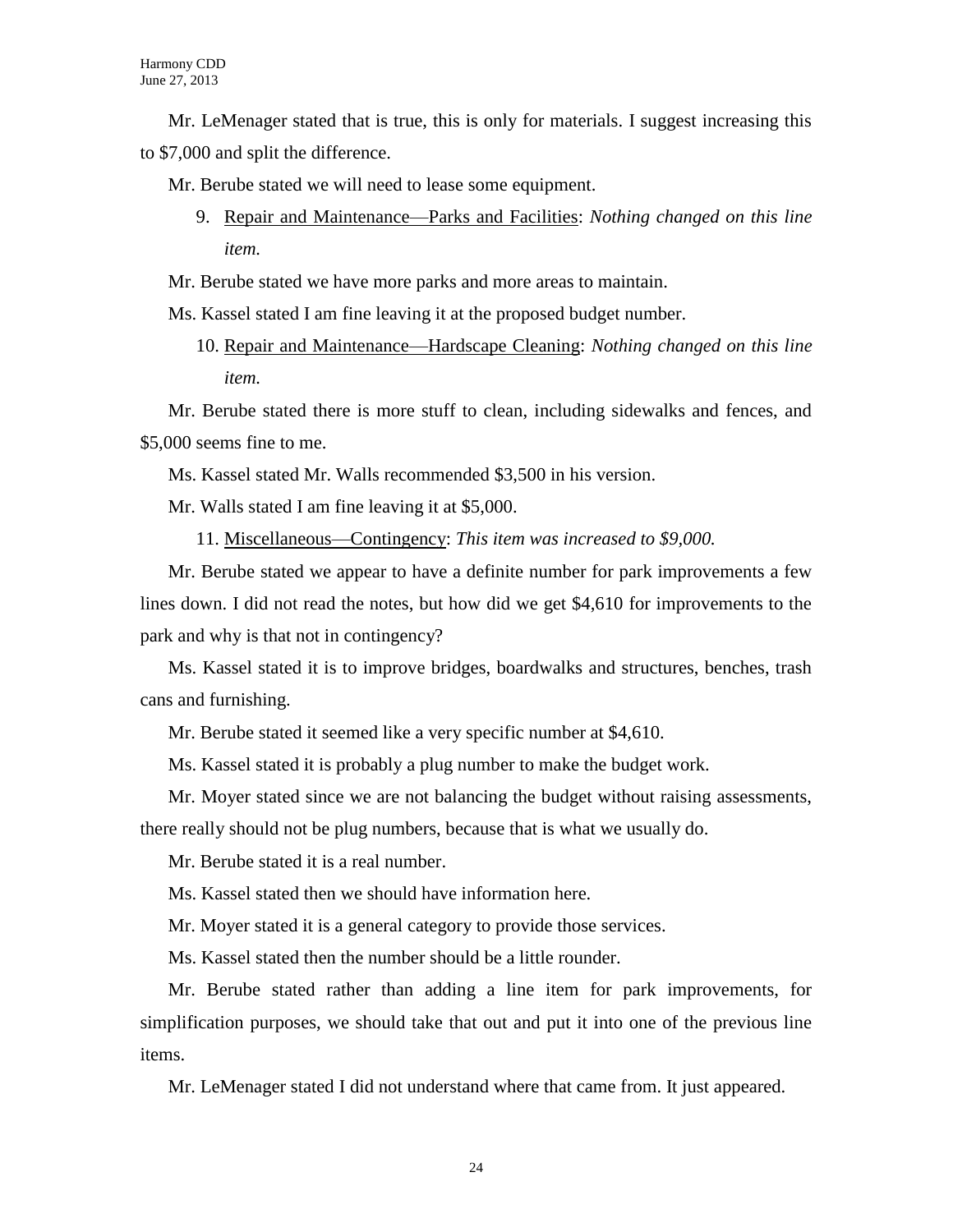Mr. Berube stated I thought it had some specific purpose, but it does not. Should we delete this item?

Mr. Walls stated move that amount to Parks and Facilities.

Mr. Berube stated if we move that \$4,610 suggested budget number and include it in contingency, that brings us remarkably close to what we are projected to spend in contingencies this year.

Mr. LeMenager stated I am fine with that.

Mr. Berube asked do we want to change this from \$4,000 to \$9,000?

Mr. LeMenager stated yes, and delete the park improvement line item.

Mr. Walls asked you do not want to move it to Parks and Facilities?

Mr. Berube stated let us put it in Contingency.

12. Miscellaneous—Security Enhancements: *Nothing changed on this line item.*

13. Capital Outlay: *Nothing changed on this line item.*

Mr. Berube stated it looks like we will spend close to \$12,000 this year.

Mr. LeMenager asked where is our \$60,000 dock?

Ms. Kassel asked is that in a capital account?

Mr. Moyer stated it will be paid through reserves for renewal and replacement.

Mr. LeMenager stated no, it will not come out of reserves. That is not how reserves work.

Mr. Berube stated it needs to come out of fund balance.

Mr. LeMenager stated it will be reflected in this document.

Mr. Berube stated we will find some money for it.

Mr. Walls stated we need to get some good estimates for it. We have an amount in reserves to cover it that is more than sufficient. We will pull it out of reserves to pay for it.

Mr. LeMenager stated you take however much you have that you are starting with, then take how much you are going to spend, and how much you want leftover. What is missing is the assessment number. Whatever we spend on the dock will appear in this document.

Mr. Moyer stated yes, ultimately we will do a budget amendment to transfer that money from reserves to an operating line item.

Mr. Berube stated the reality is, if you want to pay for it out of that fund.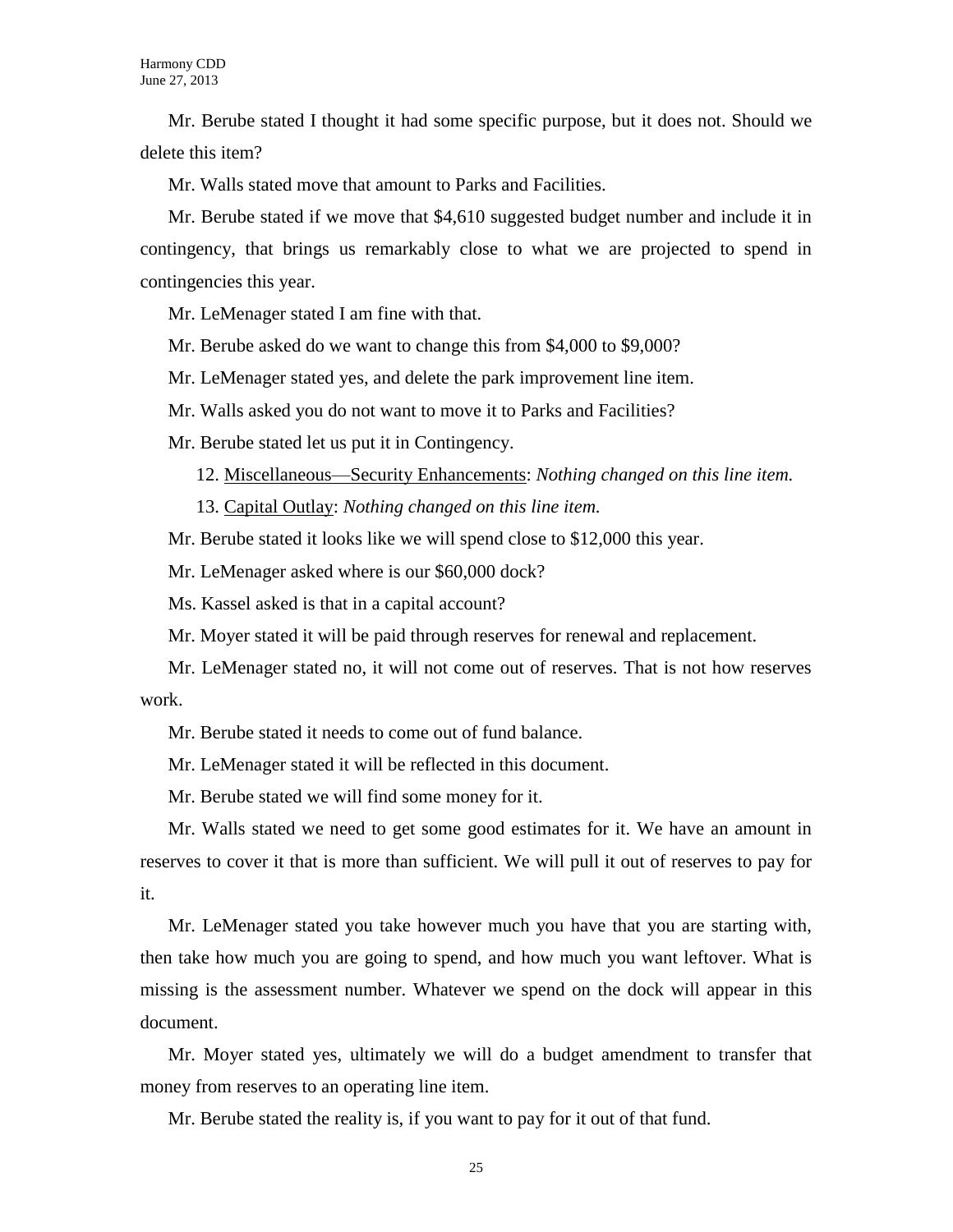Mr. Walls stated we can do that this year.

Mr. Berube stated if you do not want to pay for it out of that fund, then we need to add a line item in this budget for \$50,000 because they always cost more than anticipated.

Mr. LeMenager asked do we want to lower the amount of the \$185,000 that we have in reserves right now?

Mr. Walls stated we will do that when we know the cost.

Ms. Kassel stated I say leave it out for now. We know that we are going to reflect it later.

Mr. Boyd stated the study I prepared assumed you were starting with zero, and you have plenty of issues to use that \$185,000.

14. Improvements—Park: *This line item is to be deleted and the dollars moved to Contingency.* 

#### **G. Next Steps**

Mr. Moyer stated we identified \$10,200 in savings and we added \$24,700 for a net increase of \$14,500 over the proposed budget.

Ms. Kassel stated that is an increase of 2.3%.

Mr. Berube stated it is a little more, almost 3%.

Mr. Walls stated we have not yet finalized the number for Field Management.

Mr. Nicholas stated the range for this Field Management is \$165,000 to \$205,000, and the variables are (1) which medical program they selected, and (2) do we add the extra part-time person.

Ms. Kassel stated we may have money leftover that is unspent from this year.

Mr. Moyer stated that gets into the discussion of how much of your fund balance to use, because any excess goes into fund balance. One of the big additions was \$15,000 for tree trimming that we are not doing this year, so that amount will definitely fall to the bottom line that we can transfer over.

Mr. Berube stated our suggested increase was 2.16% with the proposed budget that we just discussed and changed. Surprisingly, the budget came out a little higher. If everyone is fine with these calculations, I would like to settle the budget issue now so that we do not need more workshops. What will happen every time we have a workshop is we will discuss this more and more.

Mr. Farnsworth stated let us first make sure that the Field Management number is settled at \$205,000 maximum rather than \$180,000 that was suggested.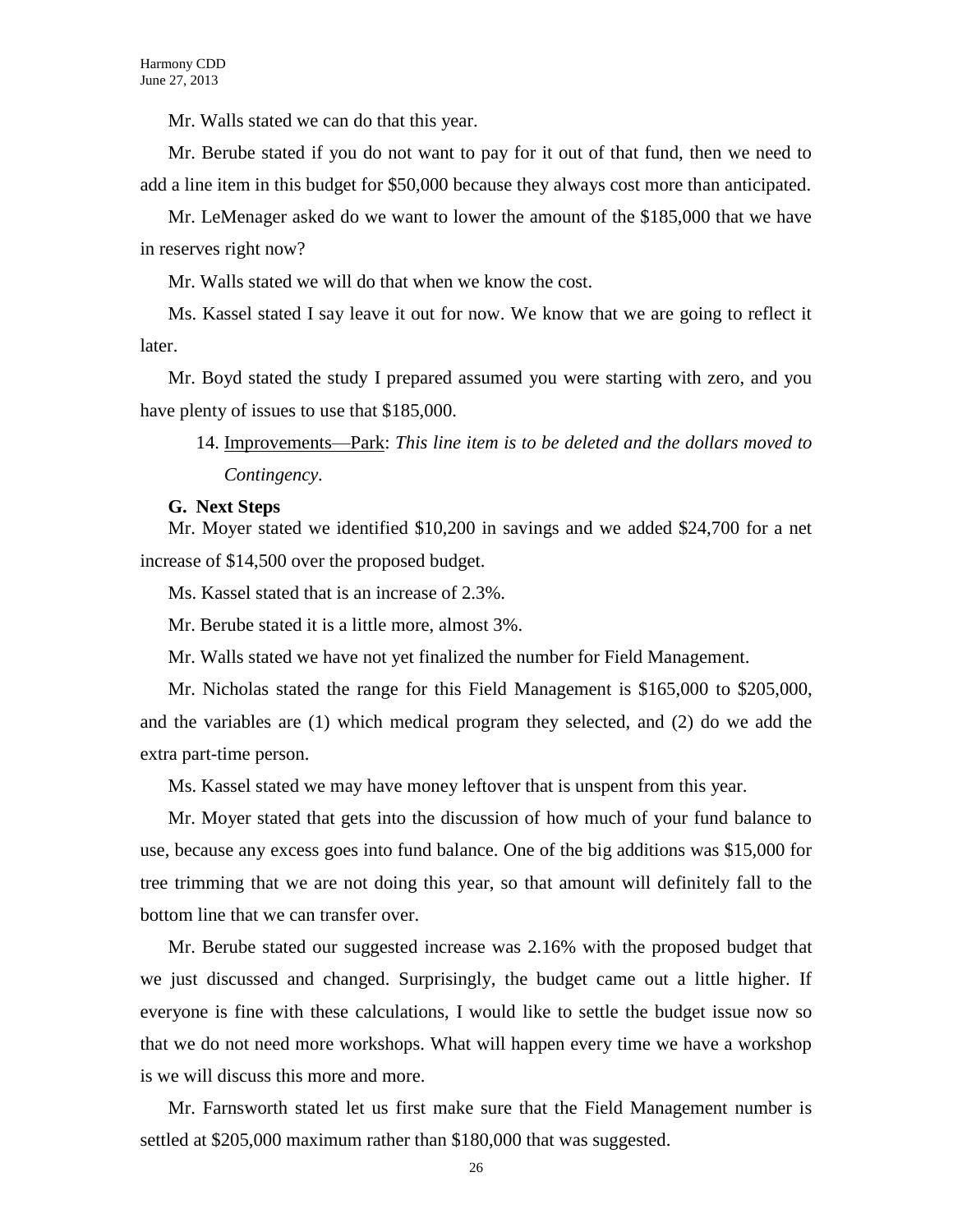Mr. Berube stated the range as mentioned by Mr. Nicholas is somewhere between \$165,000 and \$205,000. The variables are in that range. If you go in the middle, it is \$185,000.

Ms. Kassel stated we could make Field Management \$190,000, that will absorb the net increase of \$14,500.

Mr. LeMenager stated that is what I am thinking, too. Let us make it \$190,000.

Mr. Nicholas asked did the budget you just review have this line item at \$205,000?

Mr. Moyer stated yes.

Mr. Nicholas stated so you will be reducing this by \$15,000.

Mr. LeMenager stated that is correct, because we raised other items by \$15,000. So we are right back with Ms. Fazeela Khan's budget number. Tell her this was a job well done.

Mr. Berube stated the assessment increase of 2.16% works at this point.

Mr. Walls stated the other things we need to consider are, (1) how much do we put in reserves, (2) how much do we expect to have in fund balance from this year, and (3) how much, if any of that, do we want to use to move forward. As Mr. Moyer said, we are not spending \$15,000 on tree trimming this year, so that will fall to the unassigned fund balance and roll into next year. Do we charge that out as an assessment, or do we keep it in fund balance?

Mr. LeMenager stated that is a great point.

Mr. Walls stated it depends on what those levels are. I think what needs to happen is, they need to go back and put these numbers into their system to generate the new numbers and show what fund balance is going to be now. We need to tell them what we want the reserves to be. At that point, we can look at the budget and then determine the assessments and fund balance.

Mr. Berube stated practically we have taken whatever the excess from the budget and normally we plug that into fund balance, except for the end-of-year spending projects that we set aside money to do.

Mr. Moyer stated we sort of did that when we projected the total. In this case, it would add to fund balance a little.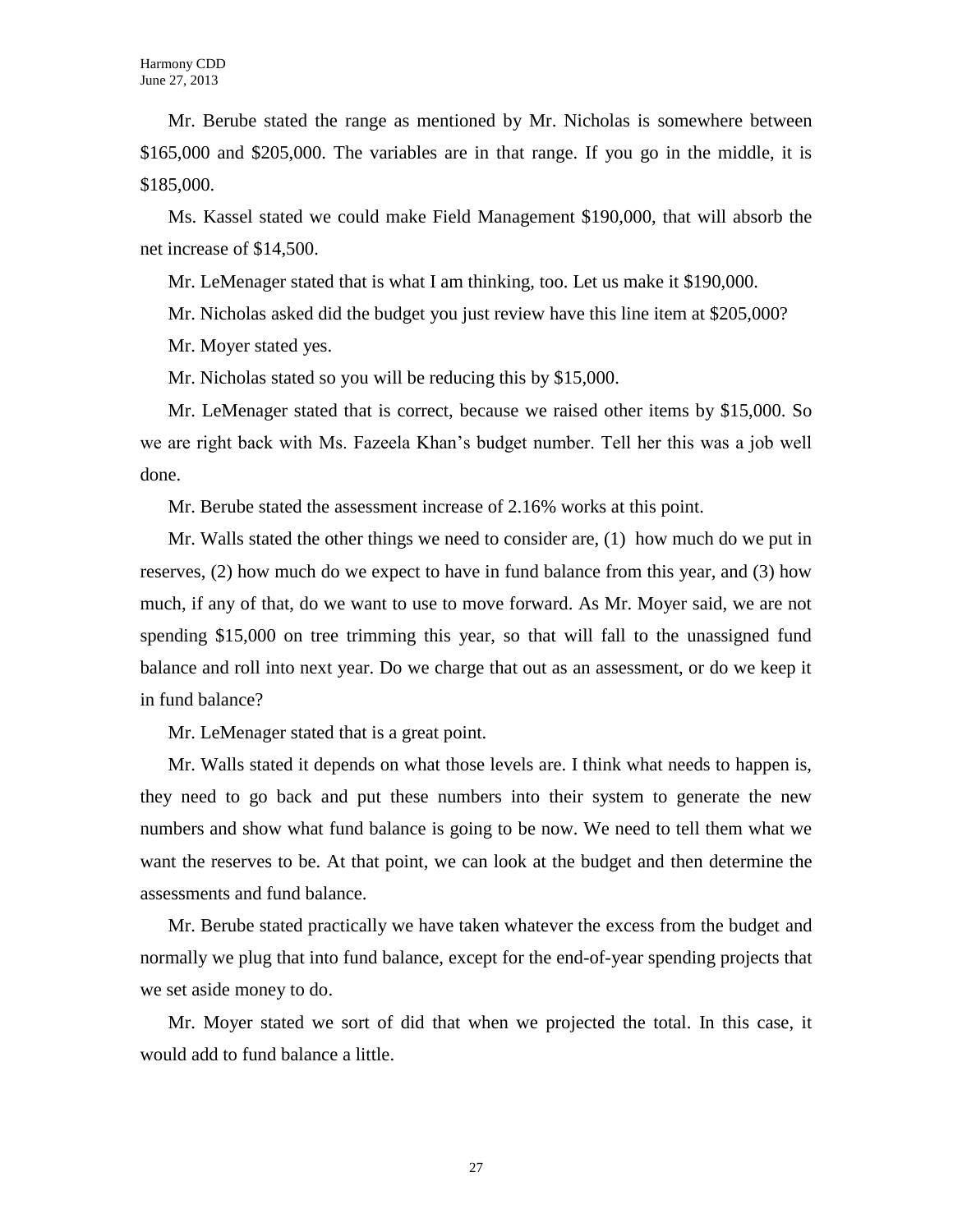Mr. Walls stated I would like to see all this again in the standard format. Next month, maybe we can decide how everything is going to fall out as far as assessments and fund balance.

Mr. LeMenager stated Mr. Moyer will prepare the next draft based on what we just discussed. It will be remarkably similar to our last draft. We will vote at the July meeting for what will be published in the newspaper.

Mr. Berube stated we will have our hearing in August.

Mr. Walls stated next month, we have one more time to look at the assessments and where we want them to be.

Mr. Moyer stated the one thing we need to be careful of, and I will look at the meeting dates for July and August, if we are going to increase assessments, we need to send out letters to every property owner in the District, advising them that we are going to increase those assessments. It is either 20 days or 30 days for that letter.

Mr. Walls stated we have until September to adopt the budget.

Mr. Moyer stated we have to adopt it by the end of August. The Statute allows until September 15, but we have to certify it to the property appraiser by the end of August.

Mr. LeMenager stated if we need to have a special meeting, that will cost more money.

Mr. Berube stated we can have the hearing in August to finalize it.

Mr. Moyer stated that is correct. If we put this off until July and I do not have the 30 days that I need to notice the home owners, then we will have a problem.

Mr. Berube stated the bottom line is, right now, based on projections, we are going to stay remarkably similar to the suggested assessment number that was provided, which was 2.16%.

Mr. LeMenager stated August has five weeks. The July meeting is the  $25<sup>th</sup>$  and the August meeting is the  $29<sup>th</sup>$ , so we catch a break.

Mr. Moyer stated that is correct.

Mr. LeMenager asked will that give you enough time to mail the letters? We are giving you a week before the have to be in the mail.

Mr. Moyer stated yes, that will work. I will have the letter ready, and all I need to do is insert the numbers.

Mr. Nicholas stated that is if it requires 30 days.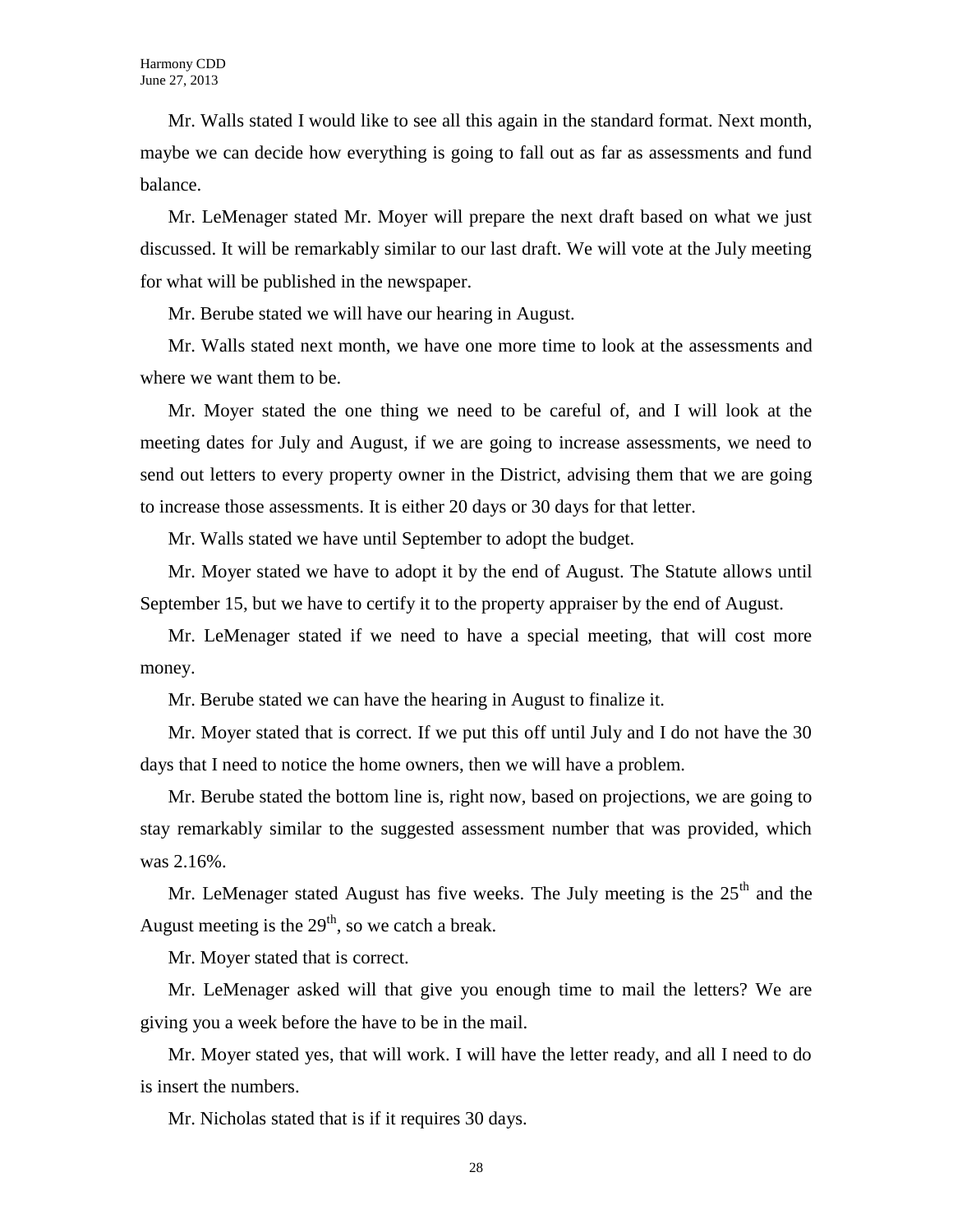Mr. Moyer stated that is correct. If it is only 20 days, we have a lot of time. So the Board can make that decision in July.

Mr. Berube stated the total revenue number will not change much. What Mr. Walls is referring to is the allocation of how much will go into reserves and how much we will devote to fund balance.

Mr. Walls stated that is correct.

Mr. Berube stated the numbers that we settled tonight pretty much sets what that increase will be. We just need to allocate the excess numbers.

Mr. LeMenager stated if we are talking about funding the dock out of reserves, then I do not want to see them go any lower.

Mr. Walls stated I need time to digest what Mr. Boyd provided for his reserve analysis.

Mr. LeMenager stated I thought this reserve analysis was the key thing, and Mr. Boyd's point about starting from zero and knowing we have enough money to do other things made me feel more comfortable.

Mr. Berube stated Mr. Moyer will provide a revised budget with the numbers we discussed.

Ms. Kassel asked are we reducing Field Management to \$190,000?

Mr. Berube stated yes. That makes it balance. There will be some minor adjustments to stay at the 2.16% assessment increase. Our final decision will be made next month when we have had another month of actual use, and we will see what the excess will be. We will decide how much we are going to put into fund balance and how much we will put into reserves.

#### **THIRD ORDER OF BUSINESS Resident Comments and Questions**

A Resident asked how much is the percentage increase and what will that apply to?

Mr. Berube stated the increase that is being contemplated is just a little over 2.16%. To the average home owner, that is about \$60 per year, or \$5 per month. Some will pay more depending on your total CDD assessment. The average CDD assessment is about \$3,000 per year, so if you figure 2%, that is about \$60.

The Resident asked when was the last increase?

Mr. Berube stated there has not been one in the past six years.

The Resident asked you are sitting on a surplus now?